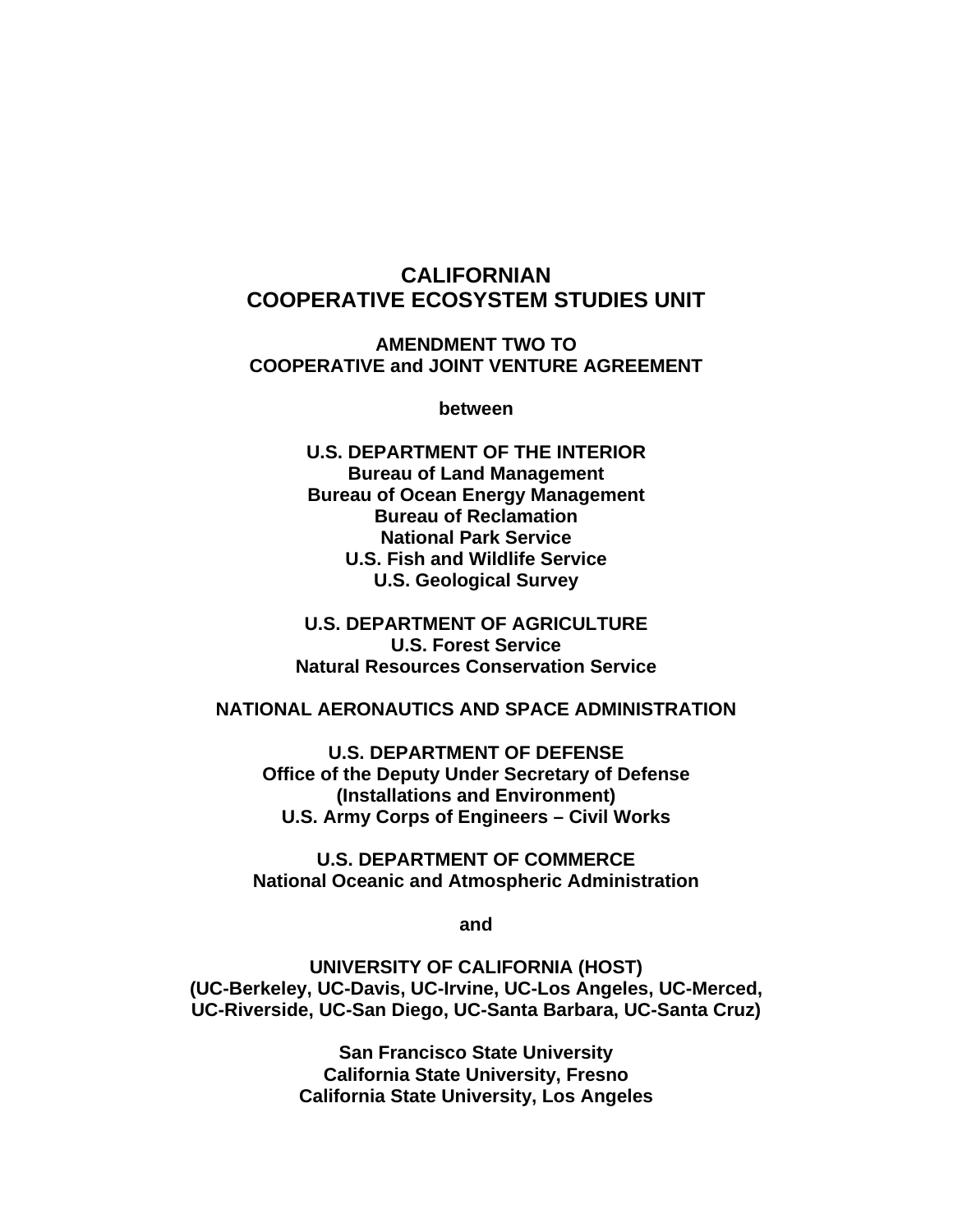**Cal Poly Corporation, California Polytechnic State University CSU, Chico Research Foundation, California State University, Chico Humboldt State University California State University, Northridge California State University, Stanislaus California Department of Fish and Wildlife (formerly CA Dept. of Fish and Game) California State University, Channel Islands The Institute for Bird Populations San Diego State University Research Foundation Institute for Wildlife Studies Santa Barbara Botanic Garden California Invasive Plant Council University Corporation at Monterey Bay (CSU, Monterey Bay) Occidental College Zoological Society of San Diego d/b/a San Diego Zoo Global California State University, Sacramento (Sacramento State)** 

#### **Adding:**

#### **San Bernardino County Museum San Diego Natural History Museum**

With the exception of the changes below, all terms and conditions of the Californian Cooperative Ecosystem Studies Unit (CESU) Cooperative and Joint Venture Agreement apply to this Amendment, and this Amendment is hereby made part of the Agreement.

#### **ARTICLE I. BACKGROUND AND OBJECTIVES**

P.2. San Bernardino County Museum and San Diego Natural History Museum are hereby included in the Californian CESU as a Partner Institutions.

#### **ARTICLE III. TERM OF THE AGREEMENT**

A.1. The effective date of the Californian CESU Cooperative and Joint Venture Agreement is 01 July 2013.

A.3. The effective date of this Amendment to the Californian CESU Cooperative and Joint Venture Agreement shall be determined from the date of the last signature to this Amendment.

#### **ARTICLE IV. KEY OFFICIALS**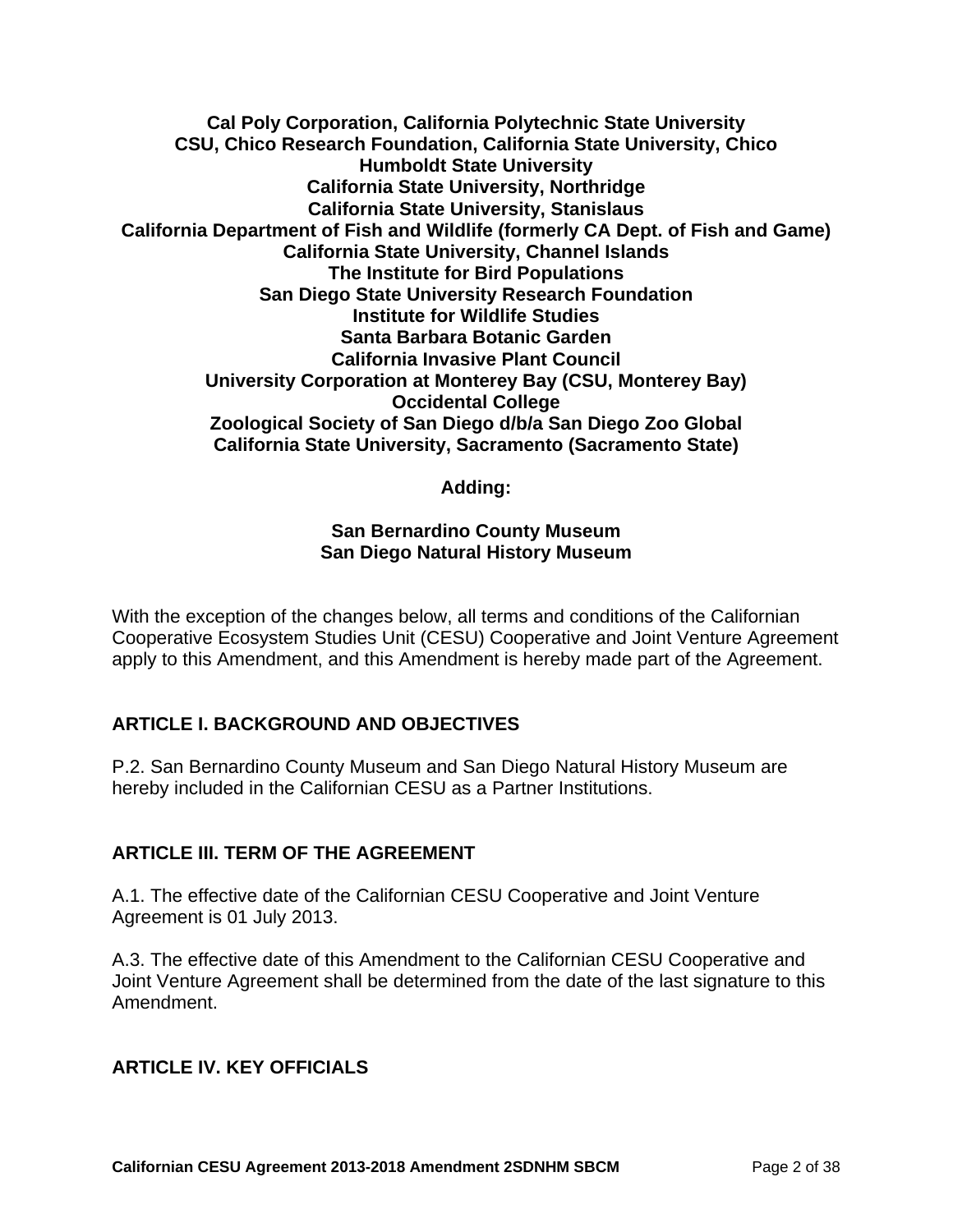C.20. The technical representatives for the San Bernardino County Museum are:

Robert McKernan Museums Director San Bernardino County Museum 2024 Orange Tree Lane Redlands, CA 92374 Phone: (909) 798-8601 Fax: (909) 307-0539 rmckernan@sbcm.sbcounty.gov

Kathleen Springer Senior Curator, Geological Sciences San Bernardino County Museum 2024 Orange Tree Lane Redlands, CA 92374 Phone: (909) 798-8615 Fax: (909) 307-0539 kspringer@sbcm.sbcounty.gov

C.21. The technical representative for the San Diego Natural History Museum is:

Kevin Clark, M.S., Ecologist San Diego Natural History Museum 1788 El Prado San Diego, CA 92037 Phone: (619) 255-0296 Fax: (619) 255-0344 kclark@sdnhm.org

#### **ARTICLE XIV. AMENDMENT AUTHORIZING SIGNATURES**

The following authorizing signatures are attached to this Amendment:

#### U.S. DEPARTMENT OF THE INTERIOR

- A. Bureau of Land Management
- B. Bureau of Ocean Energy Management
- C. Bureau of Reclamation
- D. National Park Service
- E. U.S. Fish and Wildlife Service
- F. U.S. Geological Survey

#### U.S. DEPARTMENT OF AGRICULTURE

- G. U.S. Forest Service
- H. Natural Resources Conservation Service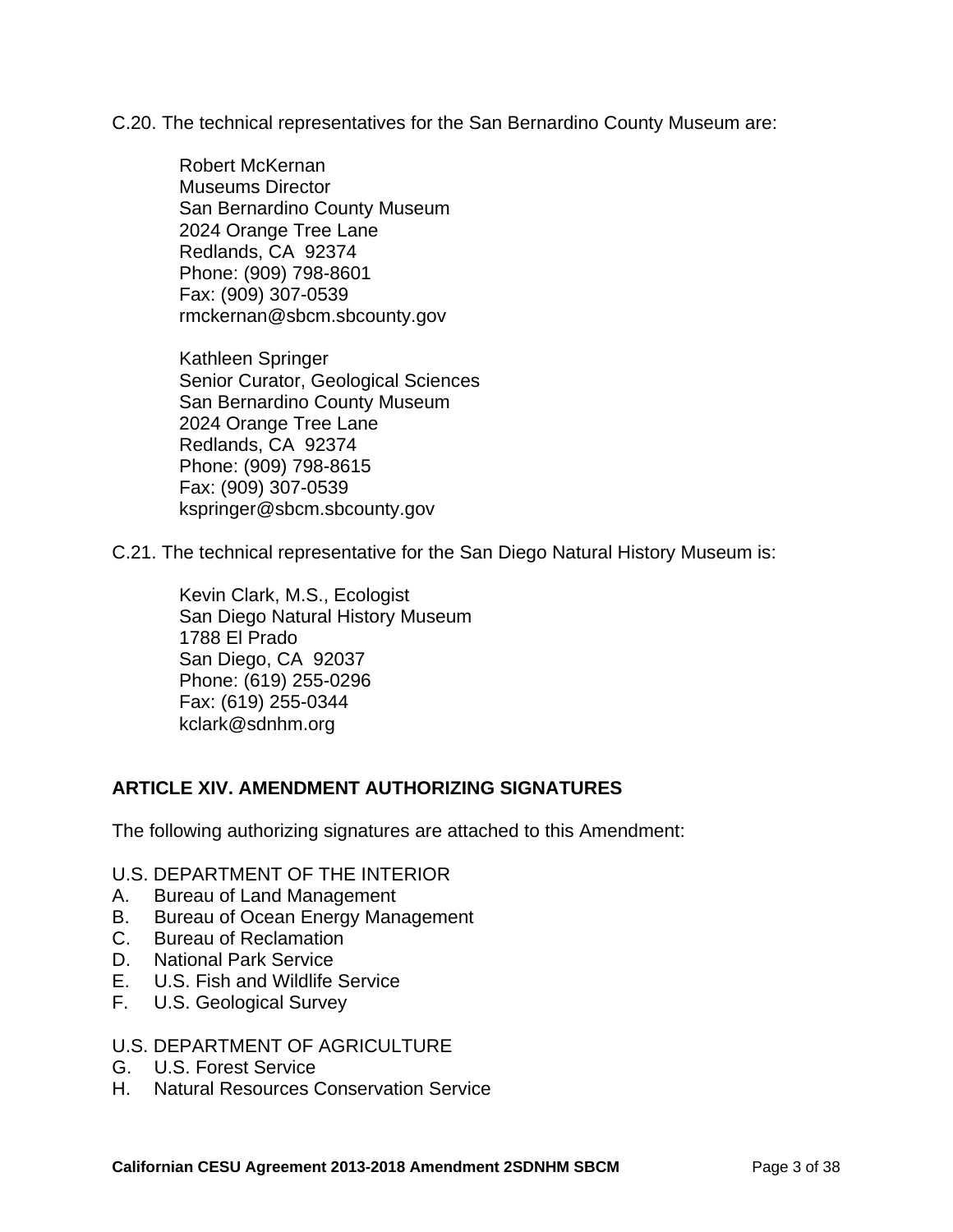#### I. NATIONAL AERONAUTICS AND SPACE ADMINISTRATION

#### U.S. DEPARTMENT OF DEFENSE

- J. Office of the Deputy Under Secretary of Defense (Installations and Environment)
- K. U.S. Army Corps of Engineers Civil Works

#### U.S. DEPARTMENT OF COMMERCE

- L. National Oceanic and Atmospheric Administration
- M. UNIVERSITY OF CALIFORNIA (HOST)
- N. San Francisco State University
- O. California State University, Fresno
- P. California State University, Los Angeles
- Q. Cal Poly Corporation, California Polytechnic State University
- R. CSU, Chico Research Foundation, California State University, Chico
- S. Humboldt State University
- T. California State University, Northridge
- U. California State University, Stanislaus
- V. California Department of Fish and Wildlife
- W. California State University, Channel Islands
- X. The Institute for Bird Populations
- Y. San Diego State University Research Foundation
- Z. Institute for Wildlife Studies
- AA. Santa Barbara Botanic Garden
- BB. California Invasive Plant Council
- CC. University Corporation at Monterey Bay (California State University, Monterey Bay)
- DD. Occidental College
- EE. Zoological Society of San Diego d/b/a San Diego Zoo Global
- FF. California State University, Sacramento (Sacramento State)
- **GG. San Bernardino County Museum**
- **HH. San Diego Natural History Museum**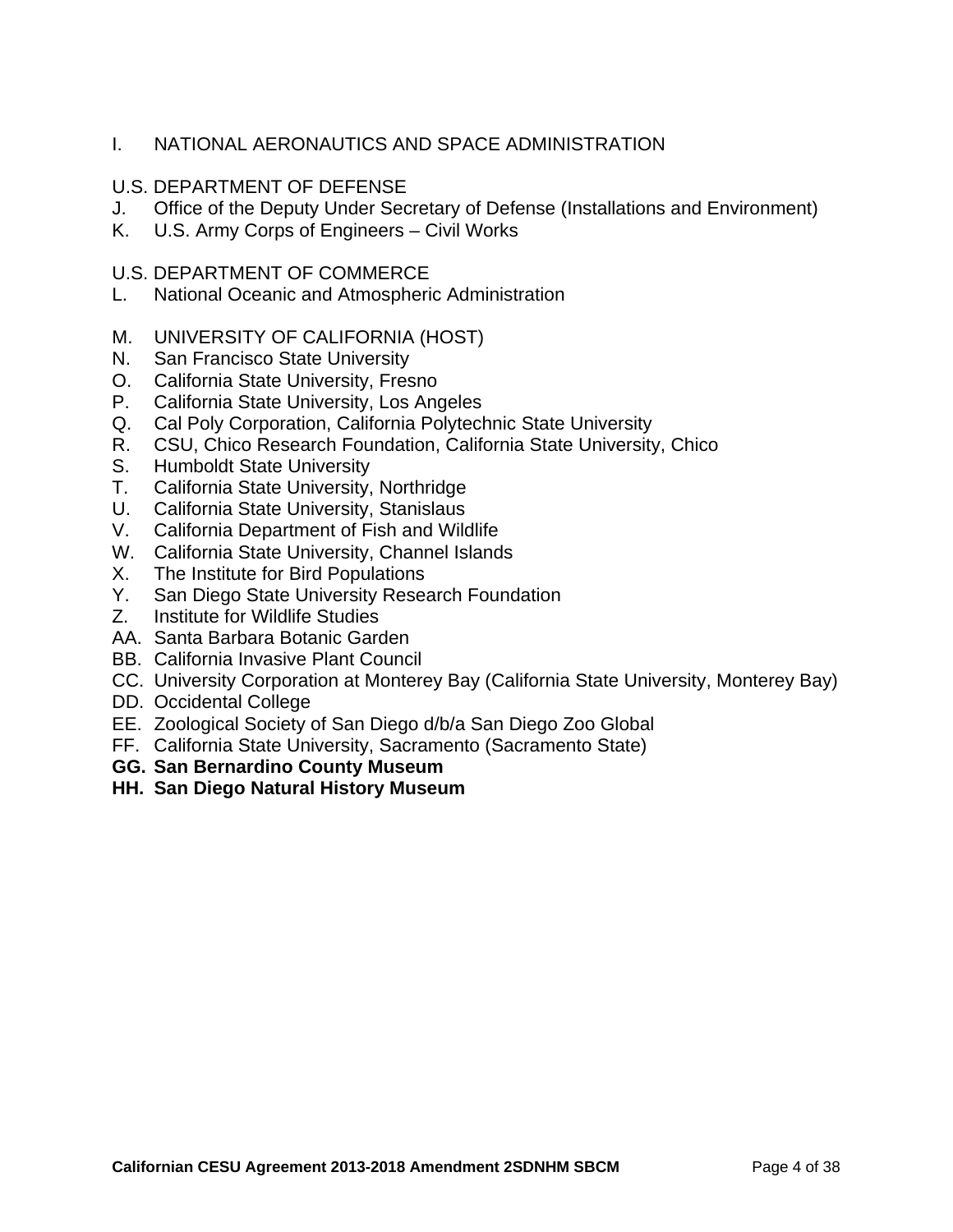A. Bureau of Land Management

James G Kenna **State Director** 

Ker

Leoria B. Parker **Grants Management Officer** 

 $\frac{260}{201}/$ 

February 18, 2014 Date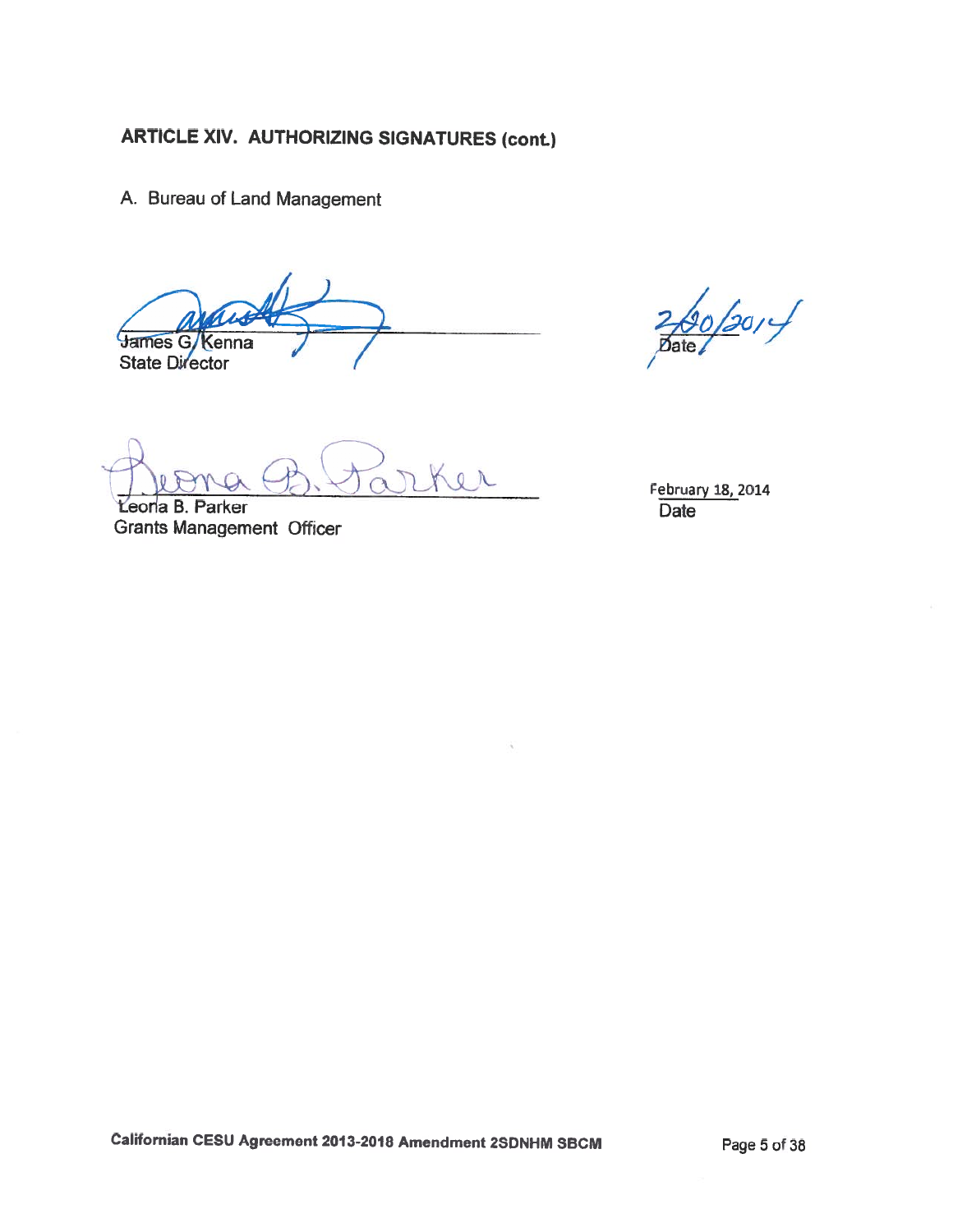**B. Bureau of Ocean Energy Management** 

Rodney Cluck Chief, Environmental Science Division

 $\frac{1}{\text{Date}}$ 

Californian CESU Agreement 2013-2018 Amendment 2SDNHM SBCM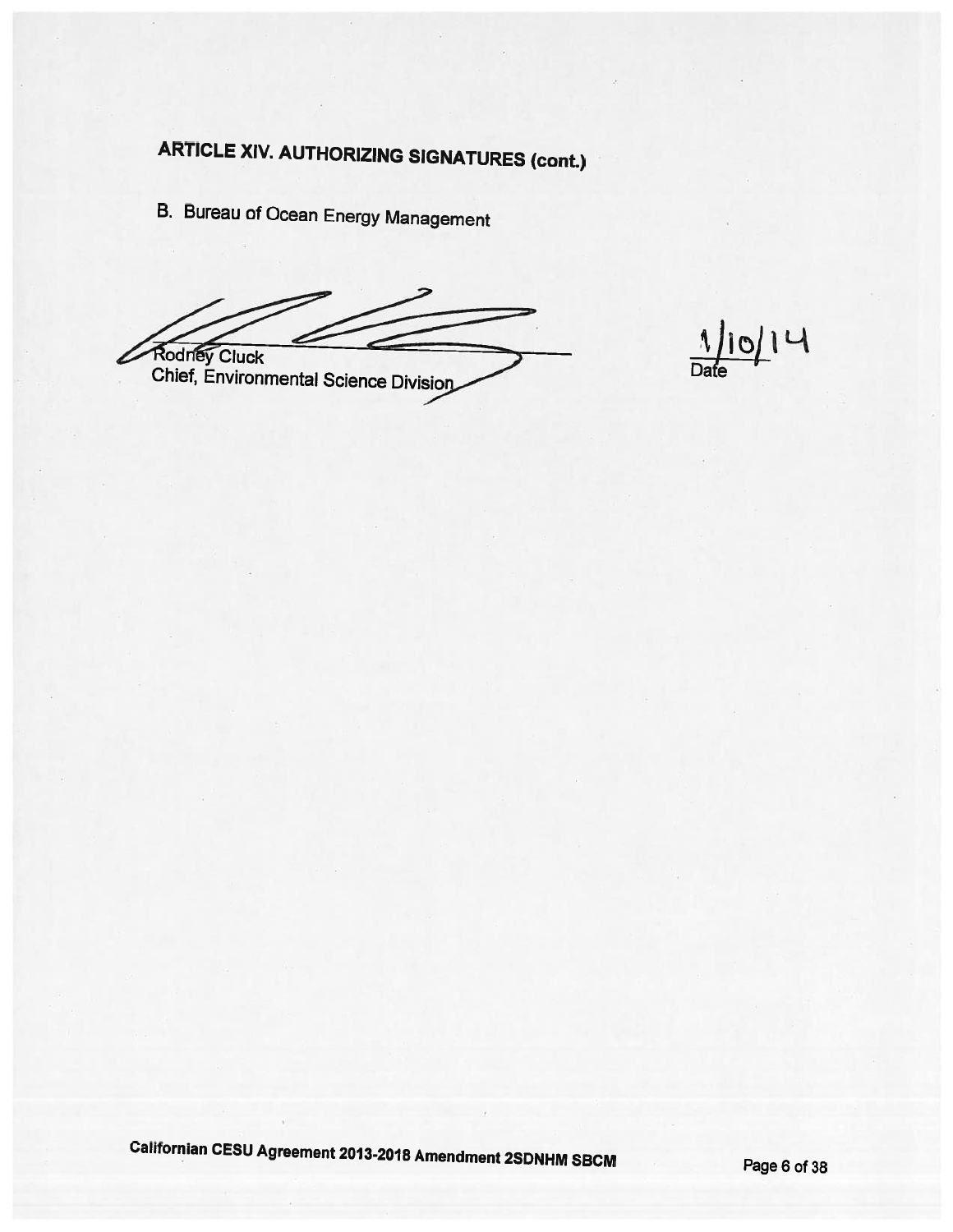C. Bureau of Reclamation

\_\_\_\_\_\_\_\_\_\_\_\_\_\_\_\_\_\_\_\_\_\_\_\_\_\_\_\_\_\_\_\_\_\_\_\_\_\_\_\_\_\_ \_\_\_\_\_\_\_\_ Per Article III, C: If a Partner Institution or Federal Agency has not responded after forty-five (45) days from receipt of the amendment, its signature will not be required to make the amendment effective.

Brenda Davis **Date** Deputy Manager of Acquisition Services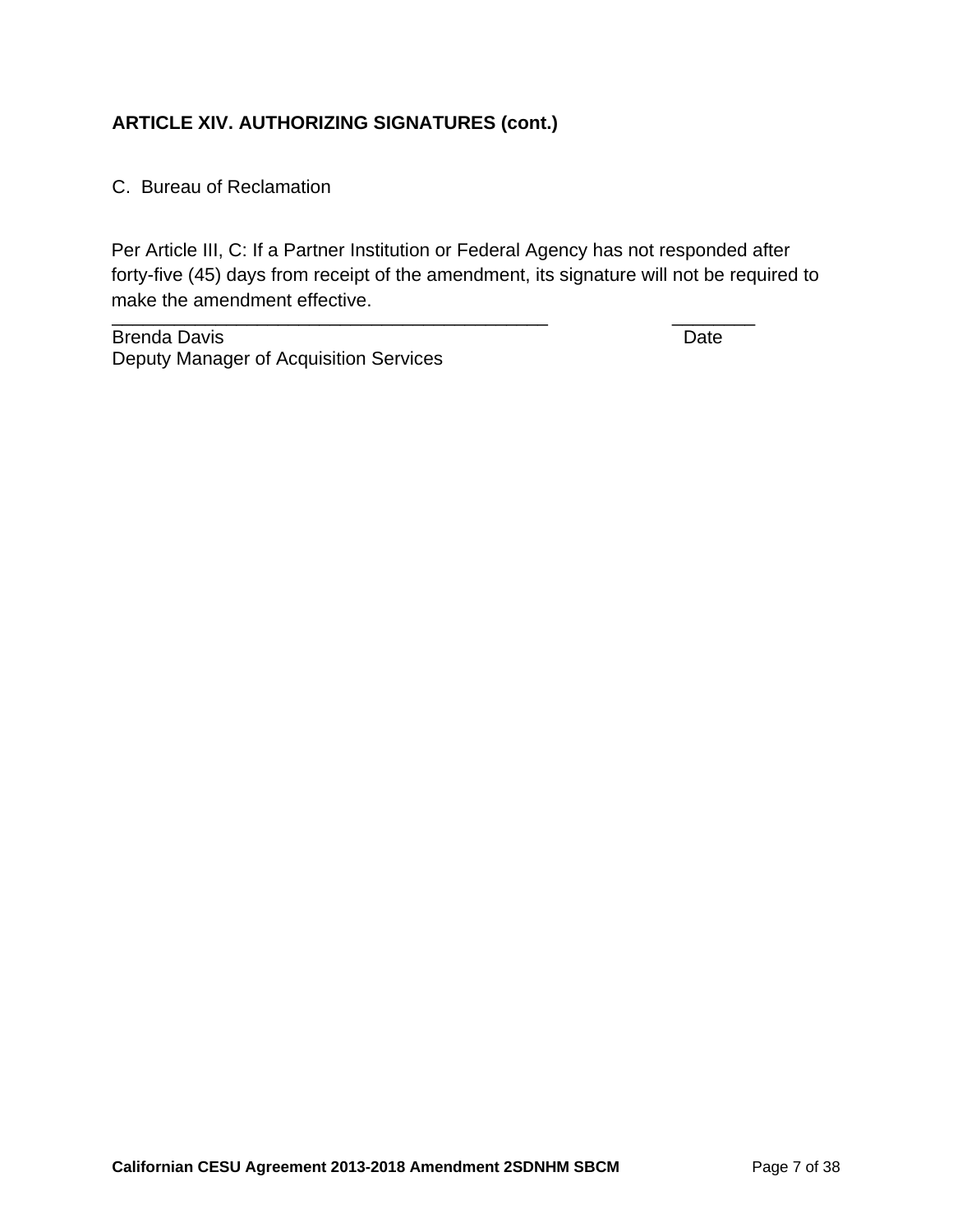D. National Park Service

Jamie V. Sherrill Contracting Officer

 $8/0014$ 

Christine S. Lehnertz **Regional Director** Pacific West Region

01/08/2014 **Date**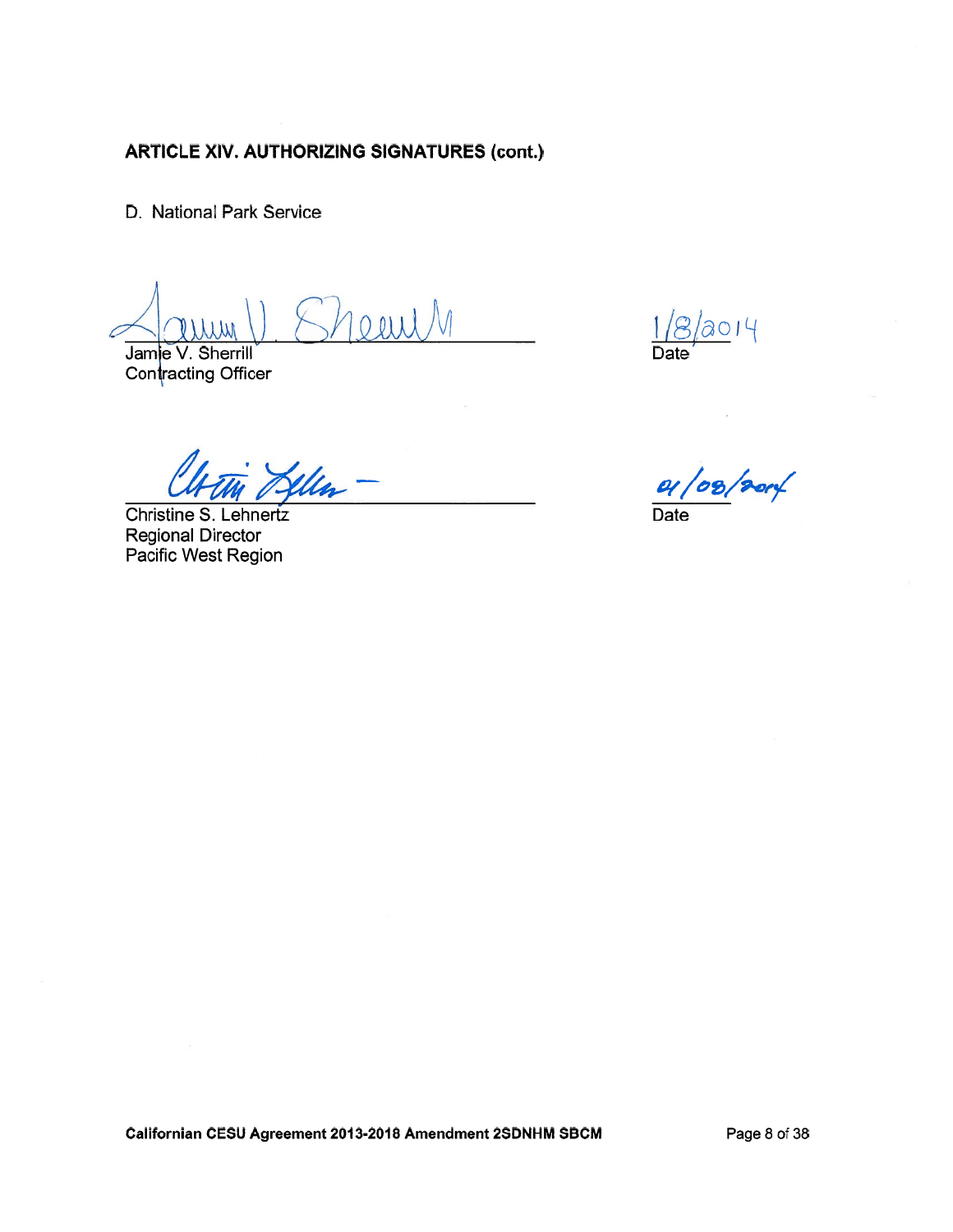E. U.S. Fish and Wildlife Service

Carde Pitts

Alexandra Pitts Deputy Regional Director

 $1.19 - 2014$  $\overline{Date}$ 

Californian CESU Agreement 2013-2018 Amendment 2SDNHM SBCM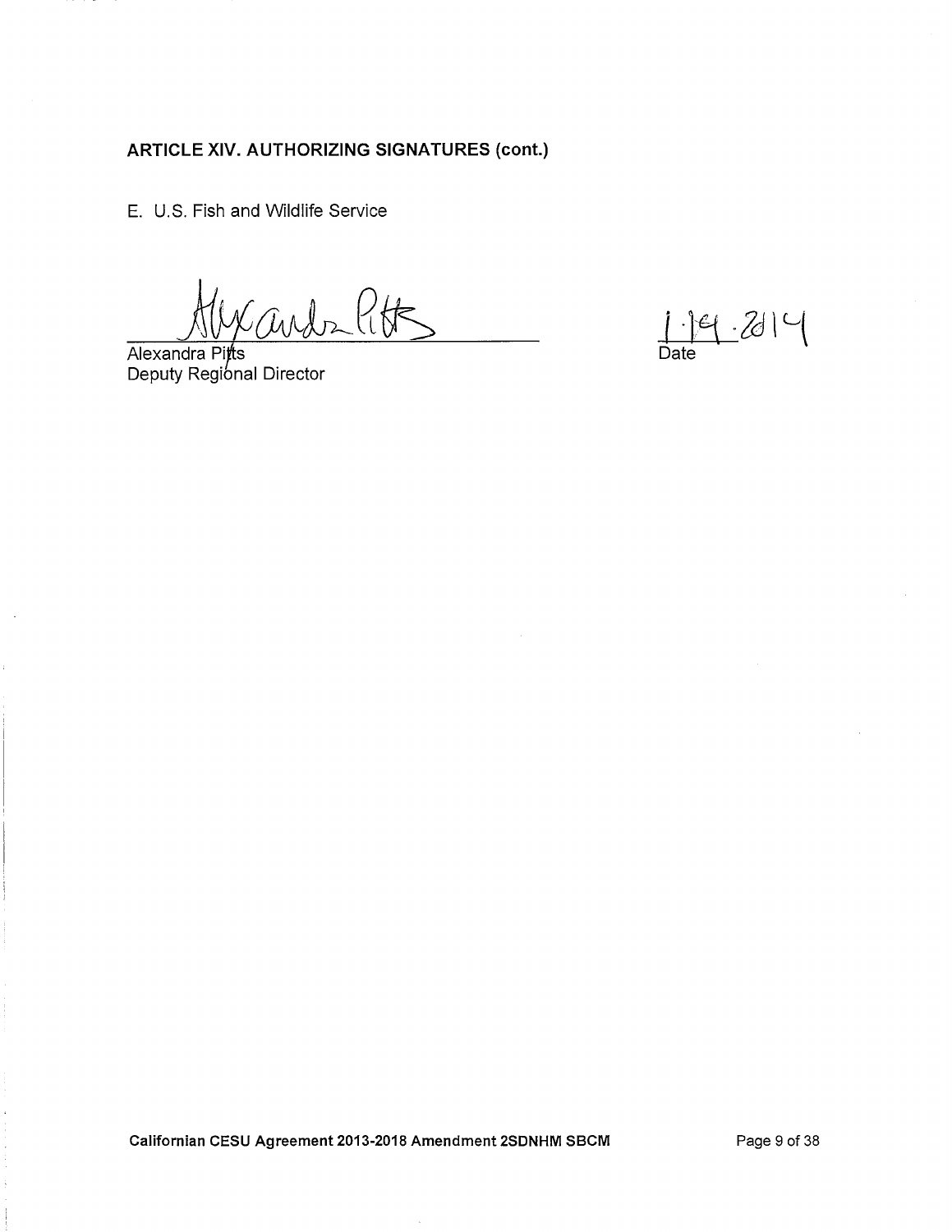F. U.S. Geological Survey

Sherri Ly Bredesen

 $\frac{1}{3}$ / $\frac{1}{2}$ 

Californian CESU Agreement 2013-2018 Amendment 2SDNHM SBCM

Page 10 of 38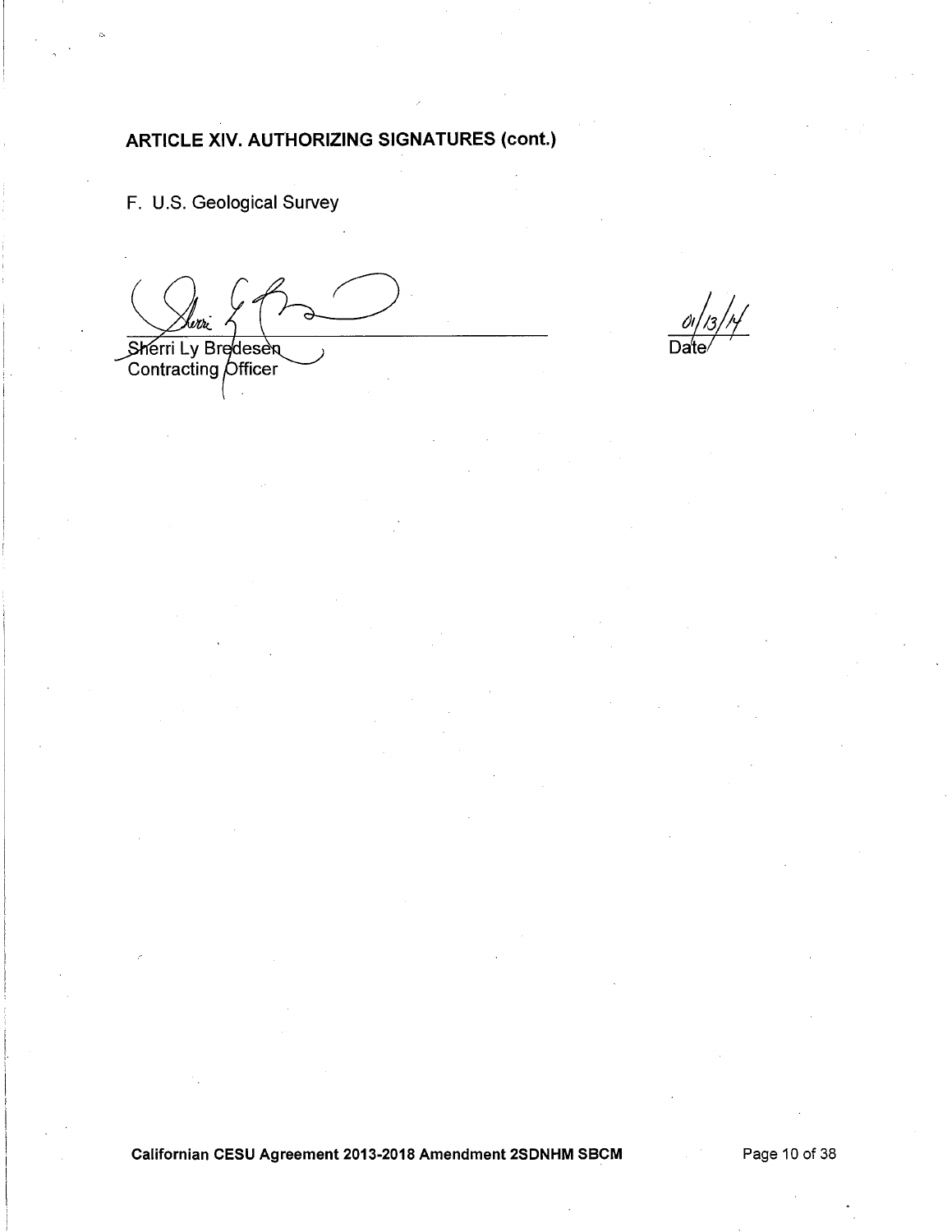G. U.S. Forest Service

\_\_\_\_\_\_\_\_\_\_\_\_\_\_\_\_\_\_\_\_\_\_\_\_\_\_\_\_\_\_\_\_\_\_\_\_\_\_\_\_\_\_ \_\_\_\_\_\_\_\_ Per Article III, C: If a Partner Institution or Federal Agency has not responded after forty-five (45) days from receipt of the amendment, its signature will not be required to make the amendment effective.

Alexander L. Friend **Date** Acting Station Director

The authority and format of this instrument has been reviewed and approved for signature.

\_\_\_\_\_\_\_\_\_\_\_\_\_\_\_\_\_\_\_\_\_\_\_\_\_\_\_\_\_\_\_\_\_\_\_\_\_\_\_\_\_\_ \_\_\_\_\_\_\_\_

Brian Hanlon Date Date Date Date Date Grants and Agreements Specialist Pacific Research Station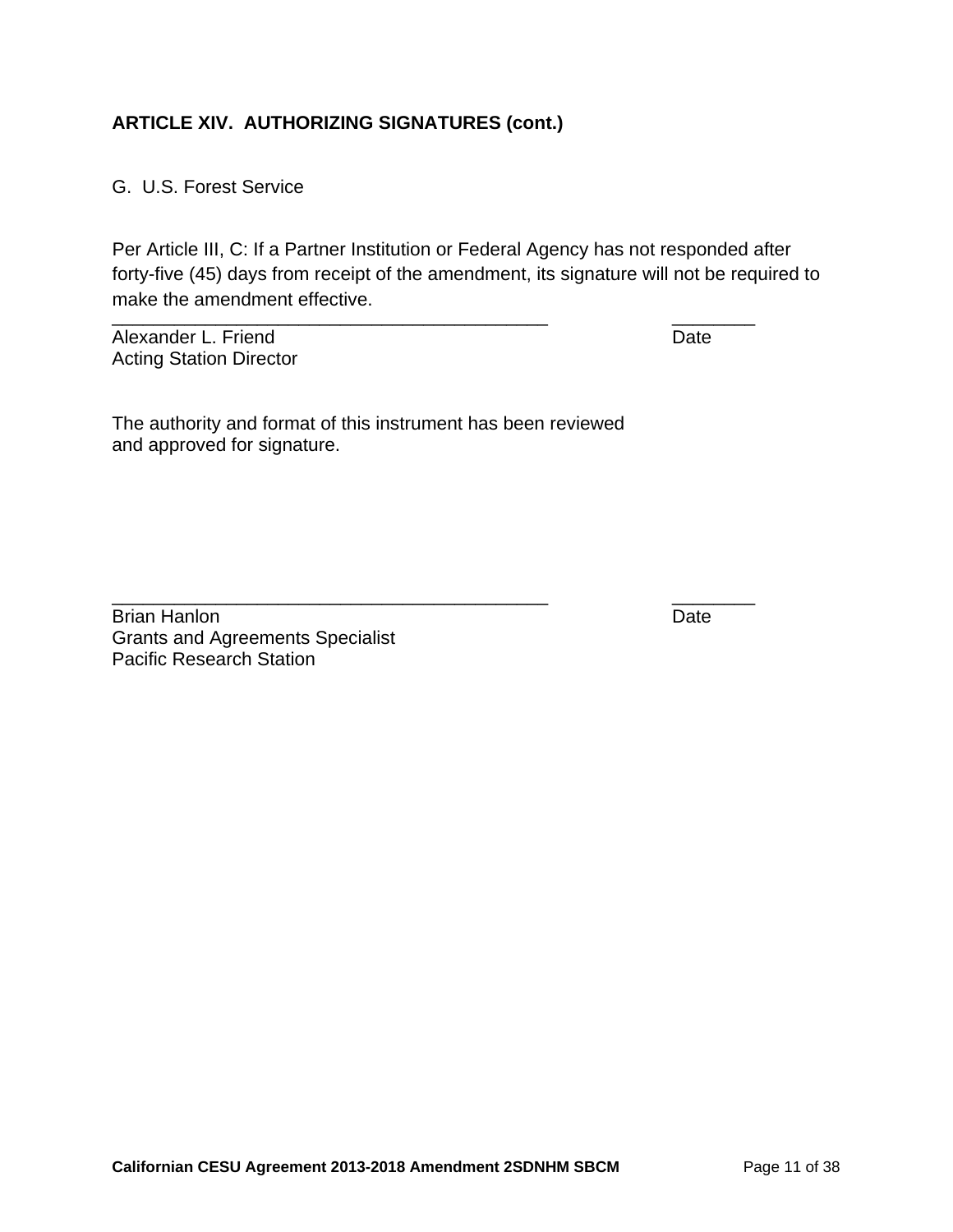H. Natural Resources Conservation Service

Gayle N. Barry

 $\frac{2|7|2014}{\text{Date}}$ 

Deputy Chief for Management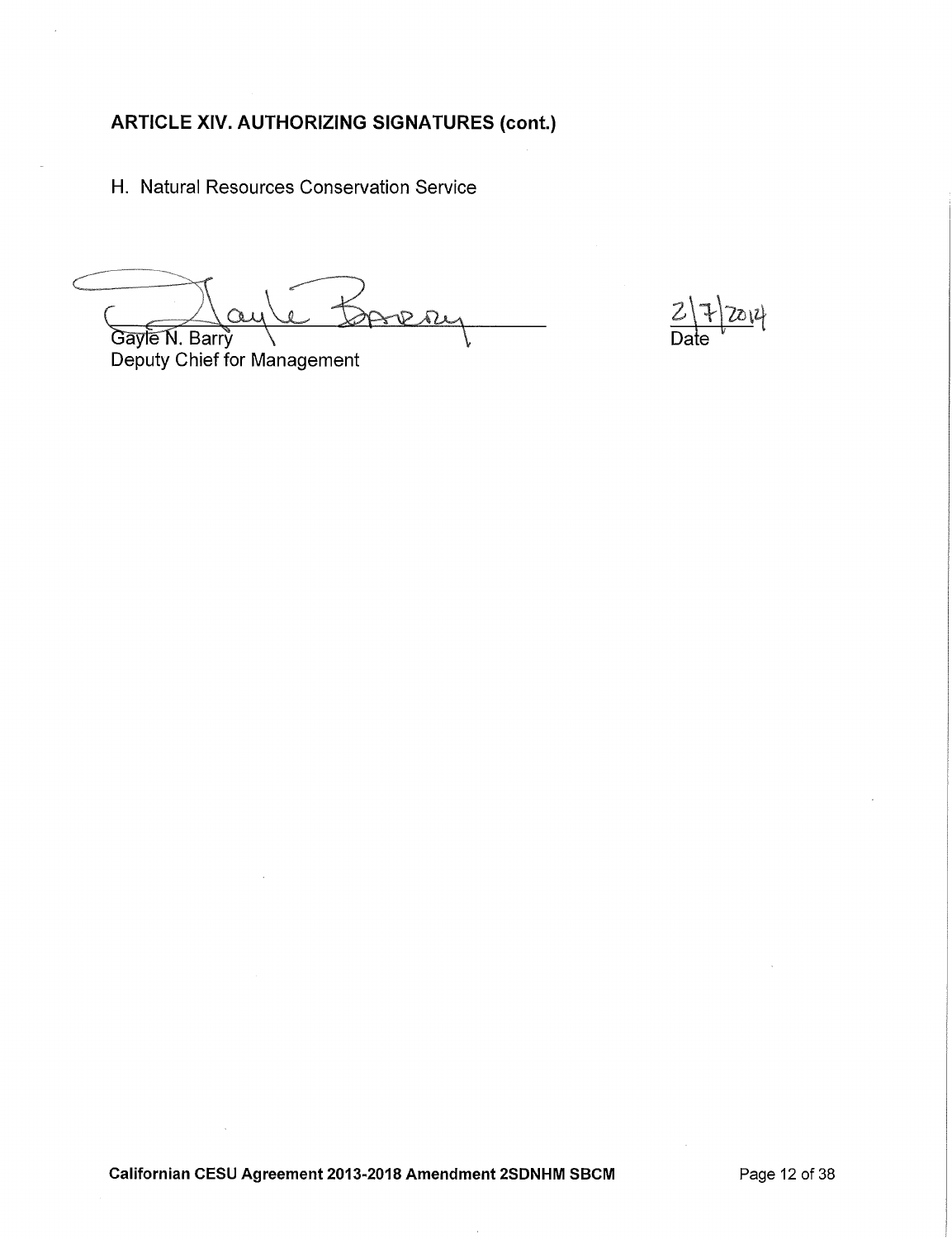I. National Aeronautics and Space Administration

Per Article III, C: If a Partner Institution or Federal Agency has not responded after forty-five (45) days from receipt of the amendment, its signature will not be required to make the amendment effective.

\_\_\_\_\_\_\_\_\_\_\_\_\_\_\_\_\_\_\_\_\_\_\_\_\_\_\_\_\_\_\_\_\_\_\_\_\_\_\_\_\_\_ \_\_\_\_\_\_\_\_

Olga M. Dominguez **Date** Assistant Administrator for Strategic Architecture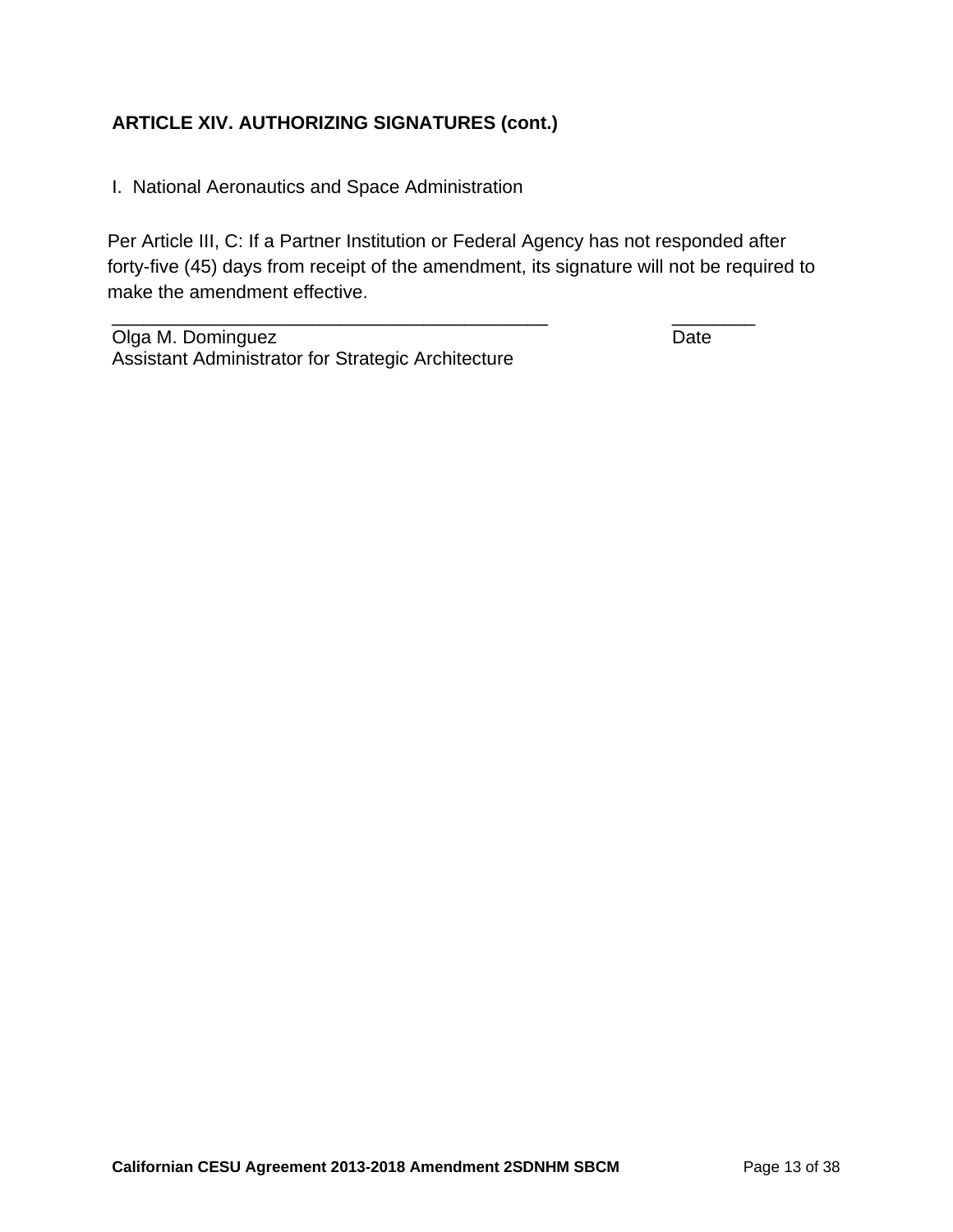J. Office of the Deputy Under Secretary of Defense (Installations and Environment)



Digitally signed by ROBICHEAUX.TRACI.D.1260353990 DN: c=US, o=U.S. Government, ou=DoD, ou=PKI, ou=USA, cn=ROBICHEAUX.TRACI.D.1260353990 Date: 2014.01.08 11:13:51 -06'00'

Traci Robicheaux Date Grants Officer Representing ODUSD (I&E)

8 Jan 2014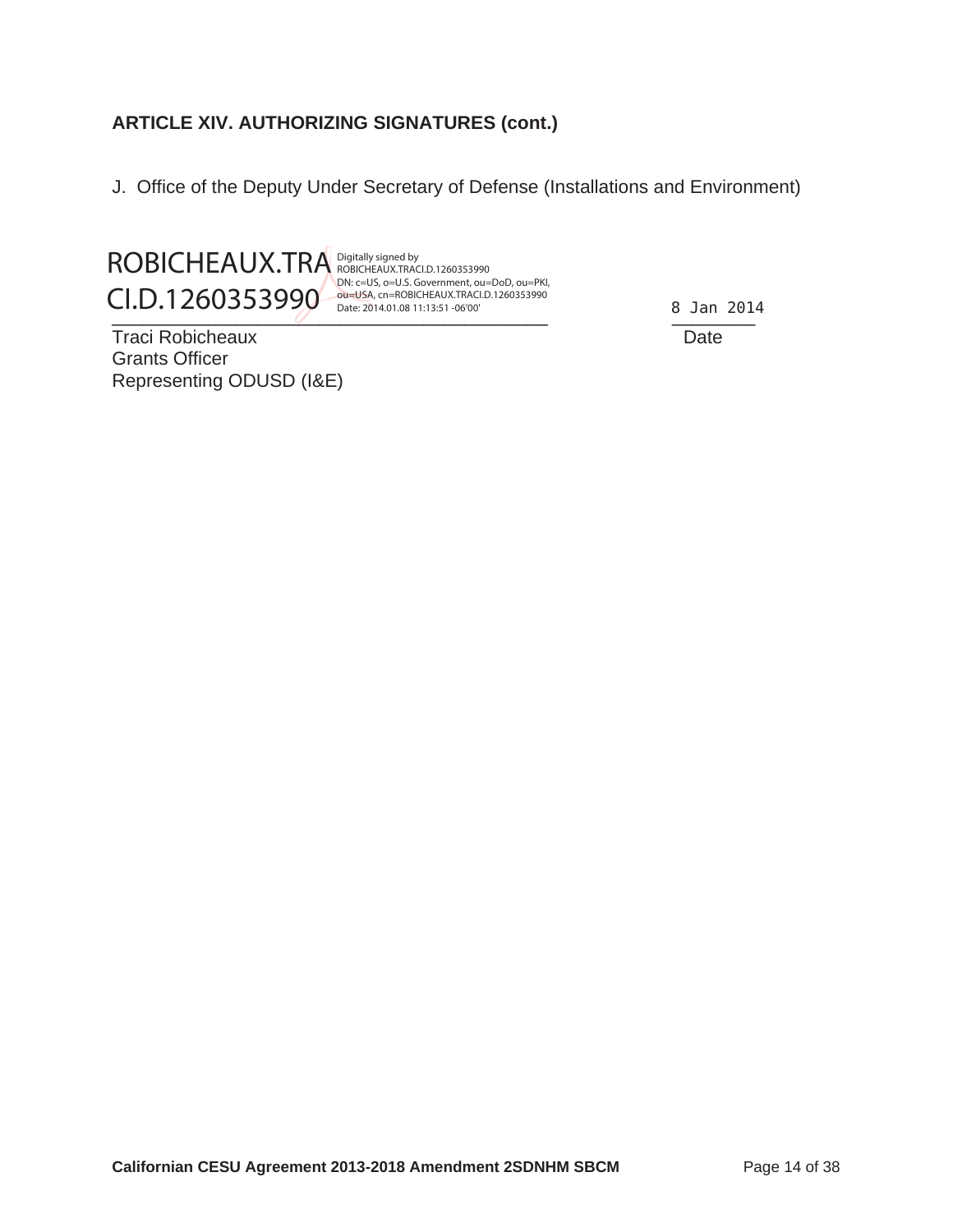K. U.S. Army Corps of Engineers – Civil Works

Deannda Sontag

Digitally signed by SONTAG.DEANNDA.S.1230791909 DN: c=US, o=U.S. Government, ou=DoD, ou=PKI, ou=USA, cn=SONTAG.DEANNDA.S.1230791909 Date: 2014.01.08 14:55:22 -06'00'

Deannda Sontag **Date** Grants Officer

 $8 \text{ Jan } 2014$ 8 Jan 2014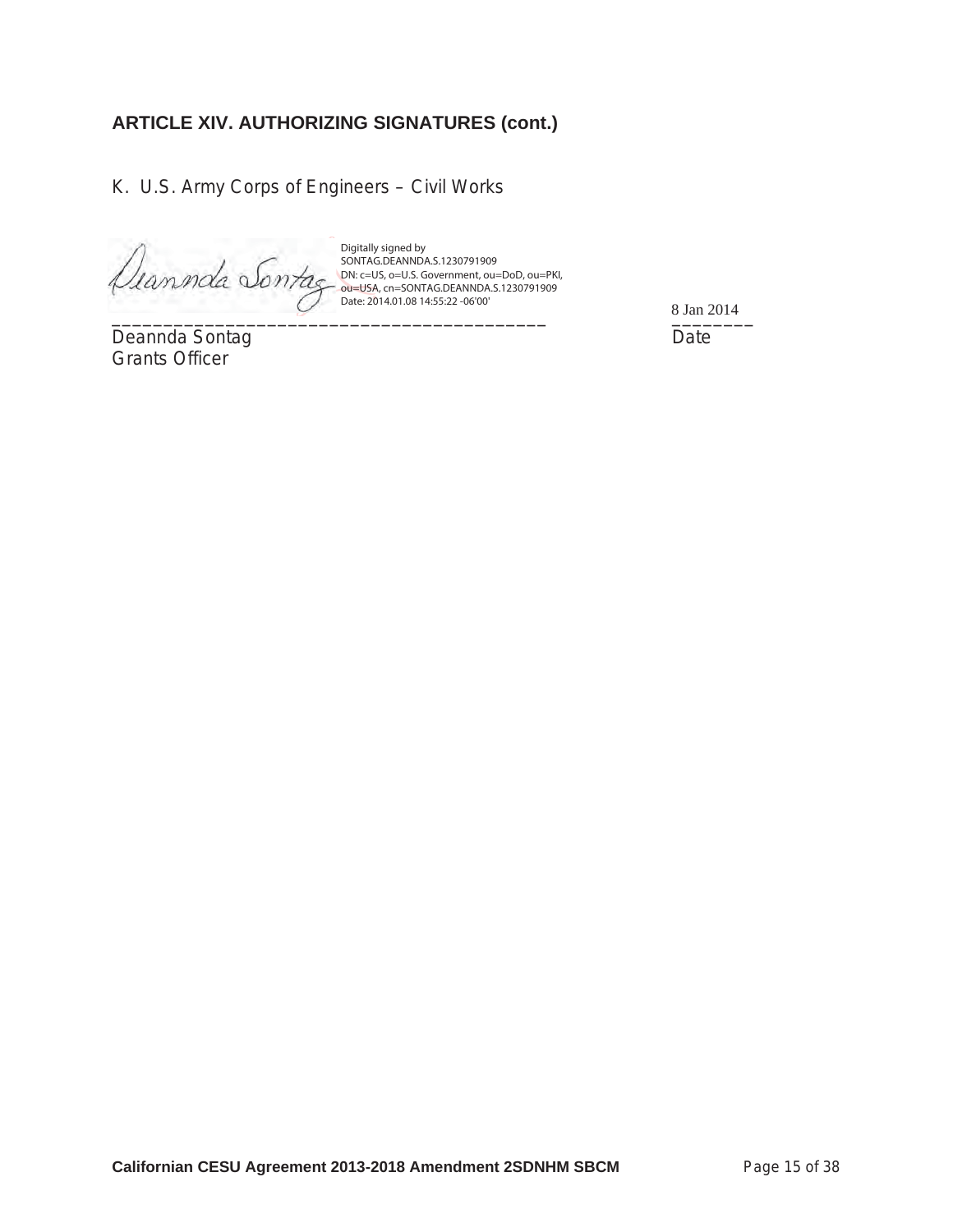L. National Oceanic and Atmospheric Administration

\_\_\_\_\_\_\_\_\_\_\_\_\_\_\_\_\_\_\_\_\_\_\_\_\_\_\_\_\_\_\_\_\_\_\_\_\_\_\_\_\_\_ \_\_\_\_\_\_\_\_ make the amendment effective.Per Article III, C: If a Partner Institution or Federal Agency has not responded after forty-five (45) days from receipt of the amendment, its signature will not be required to

Richard Merrick **Date** Director of Scientific Programs & Chief Science Advisor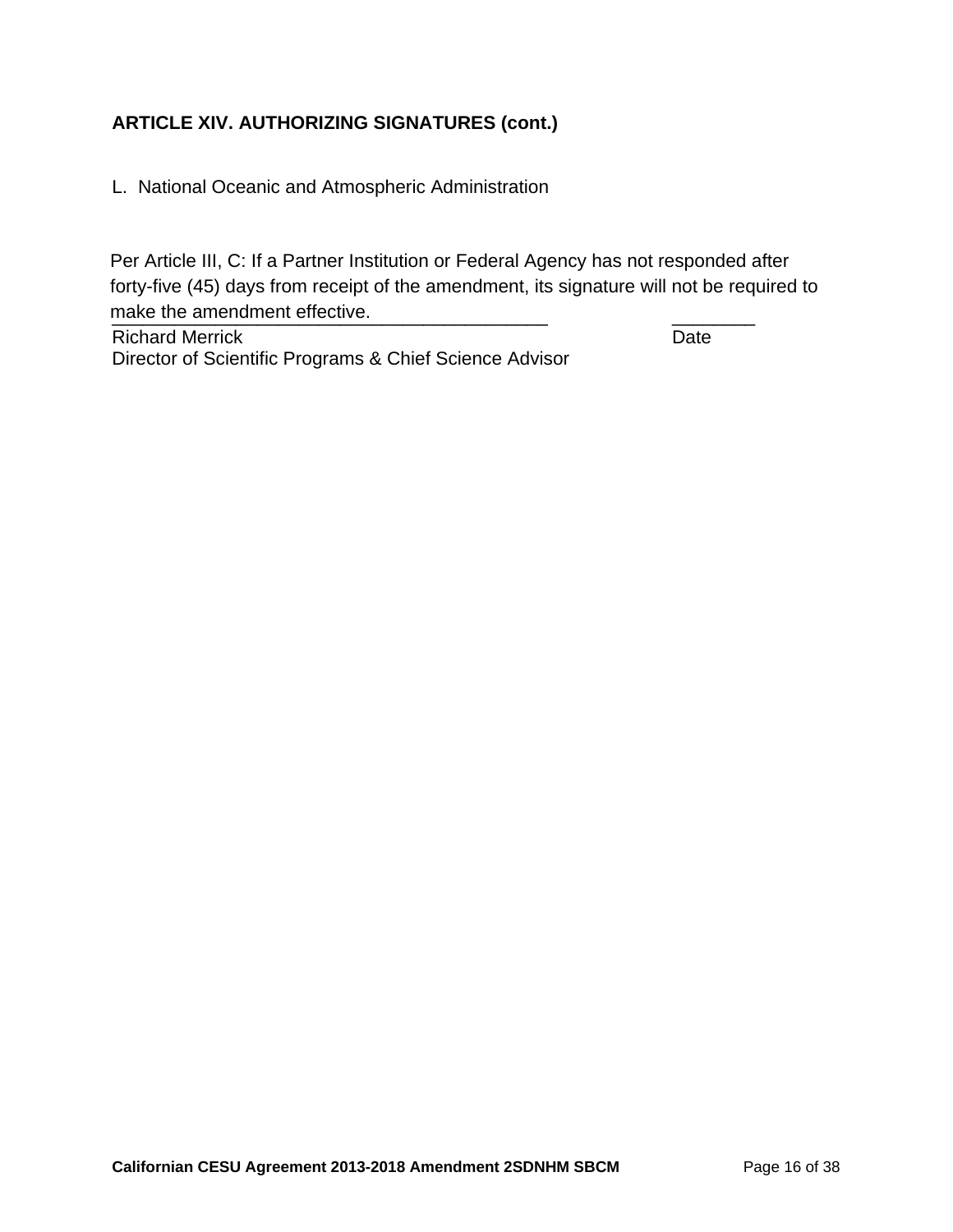M. UNIVERSITY OF CALIFORNIA (HOST), systemwide authorization

meles 14 Wellattes

Lourdes G. DeMattos **Contract and Grant Officer** 

 $\frac{1/8}{4}$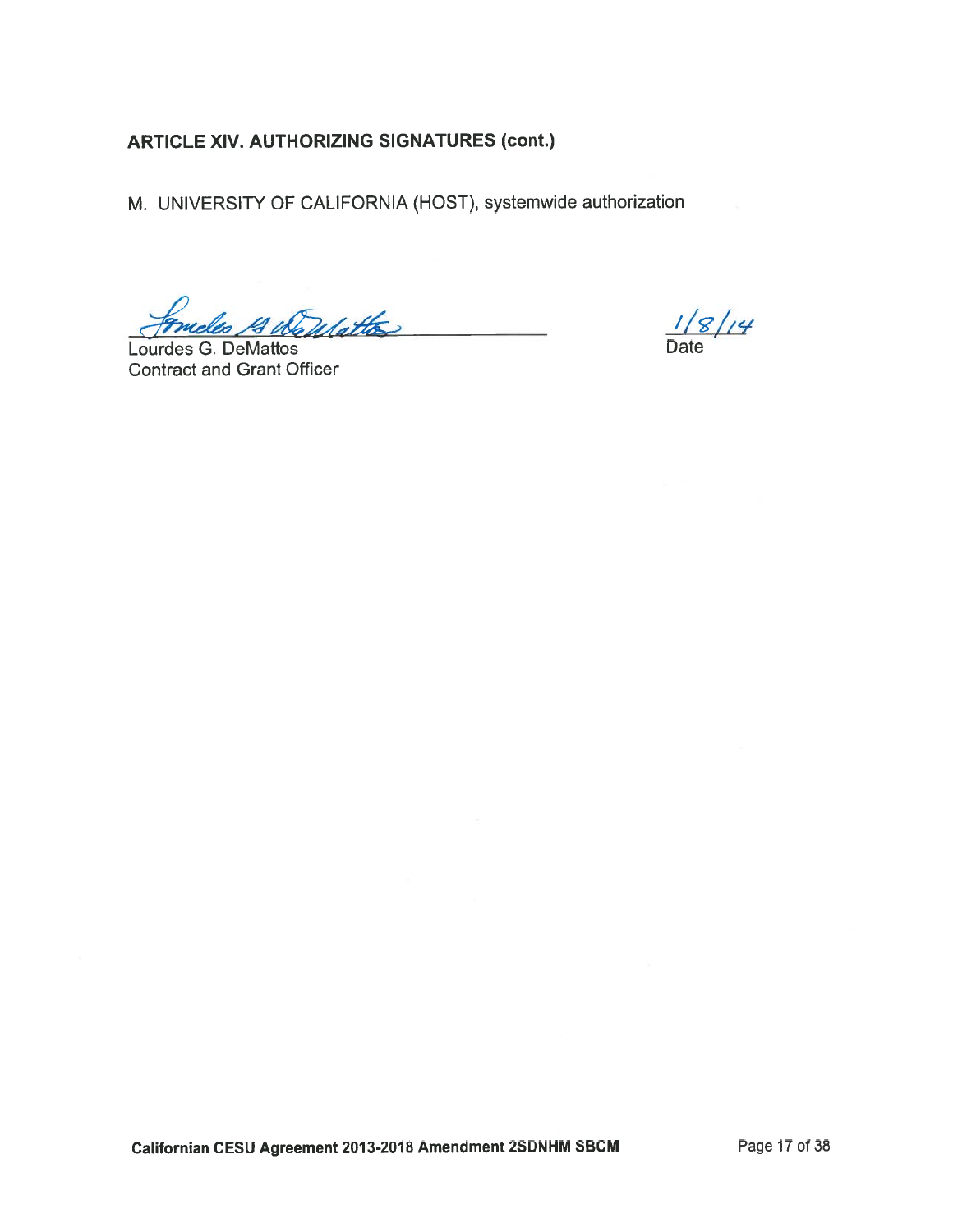N. San Francisco State University

Per Article III, C: If a Partner Institution or Federal Agency has not responded after forty-five (45) days from receipt of the amendment, its signature will not be required to make the amendment effective.

\_\_\_\_\_\_\_\_\_\_\_\_\_\_\_\_\_\_\_\_\_\_\_\_\_\_\_\_\_\_\_\_\_\_\_\_\_\_\_\_\_\_ \_\_\_\_\_\_\_\_

Janet Framiglio **Date** OSRP Contract Coordinator, Procurement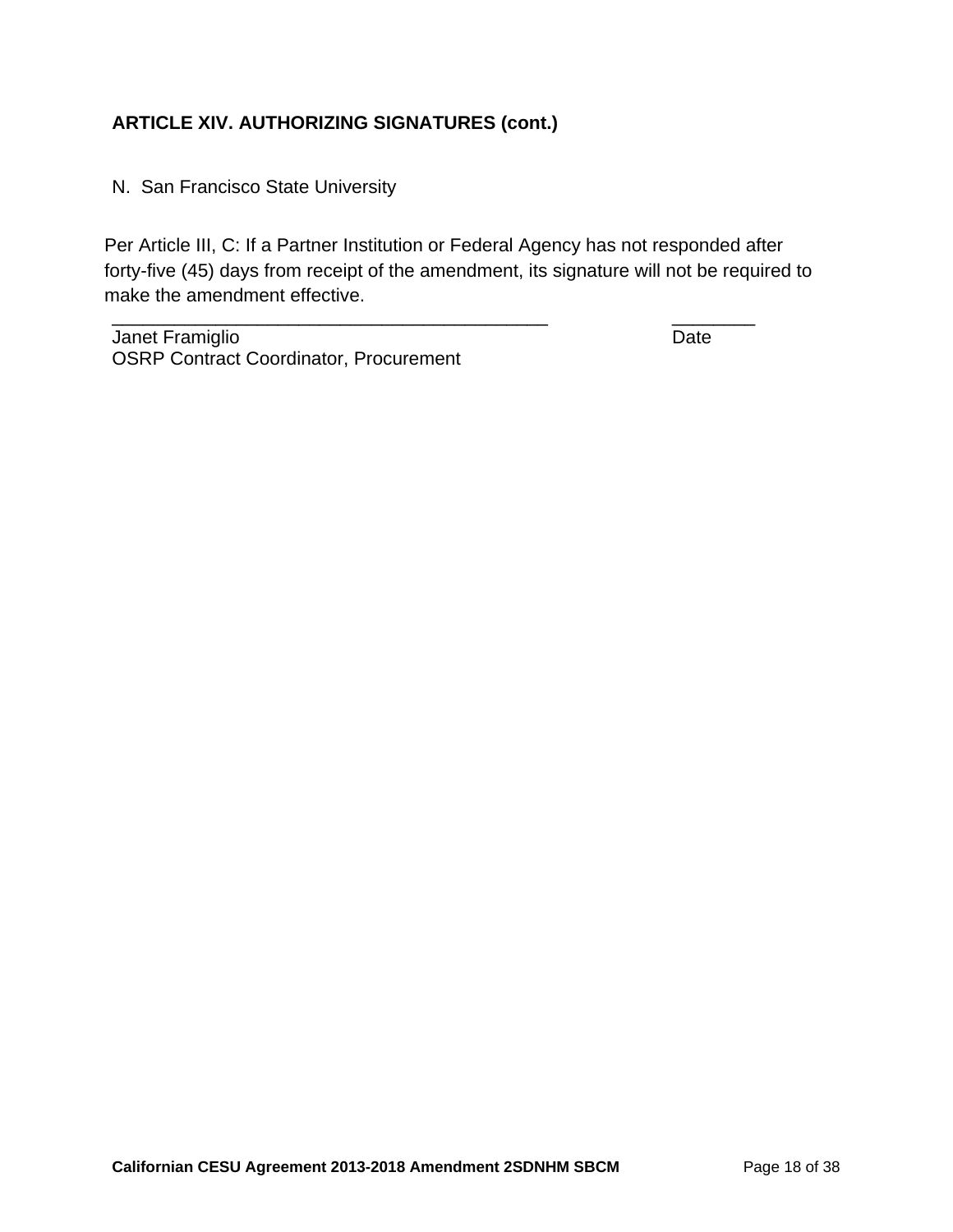O. California State University, Fresno

 $\mathcal{L}$ 

Thomas McClanahan Associate Vice President, ORSP

 $^{\prime\prime}$ Date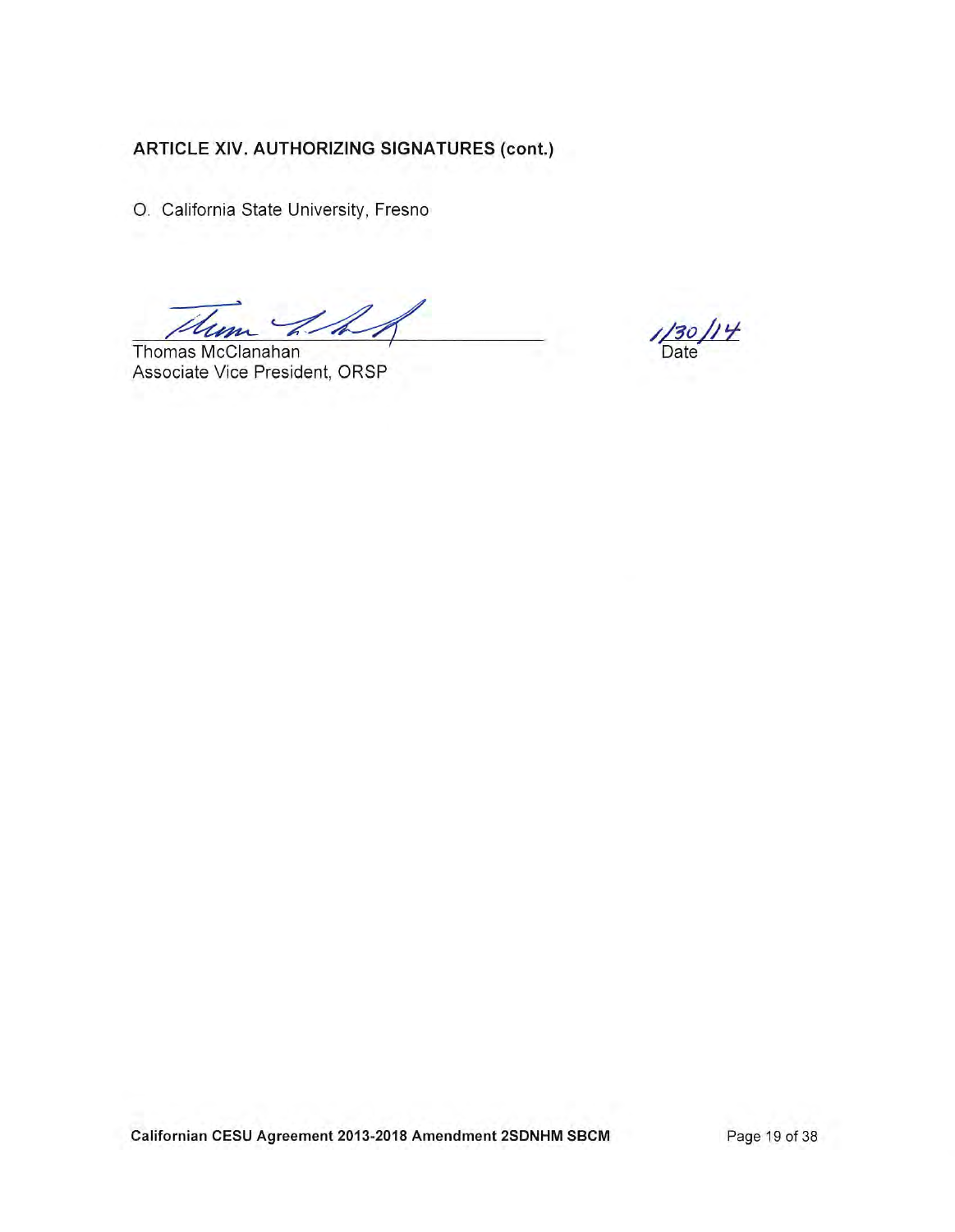P. California State University, Los Angeles

Per Article III, C: If a Partner Institution or Federal Agency has not responded after forty-five (45) days from receipt of the amendment, its signature will not be required to make the amendment effective.

\_\_\_\_\_\_\_\_\_\_\_\_\_\_\_\_\_\_\_\_\_\_\_\_\_\_\_\_\_\_\_\_\_\_\_\_\_\_\_\_\_\_ \_\_\_\_\_\_\_\_

Lawrence Fritz Date Dean, Graduate Studies and Research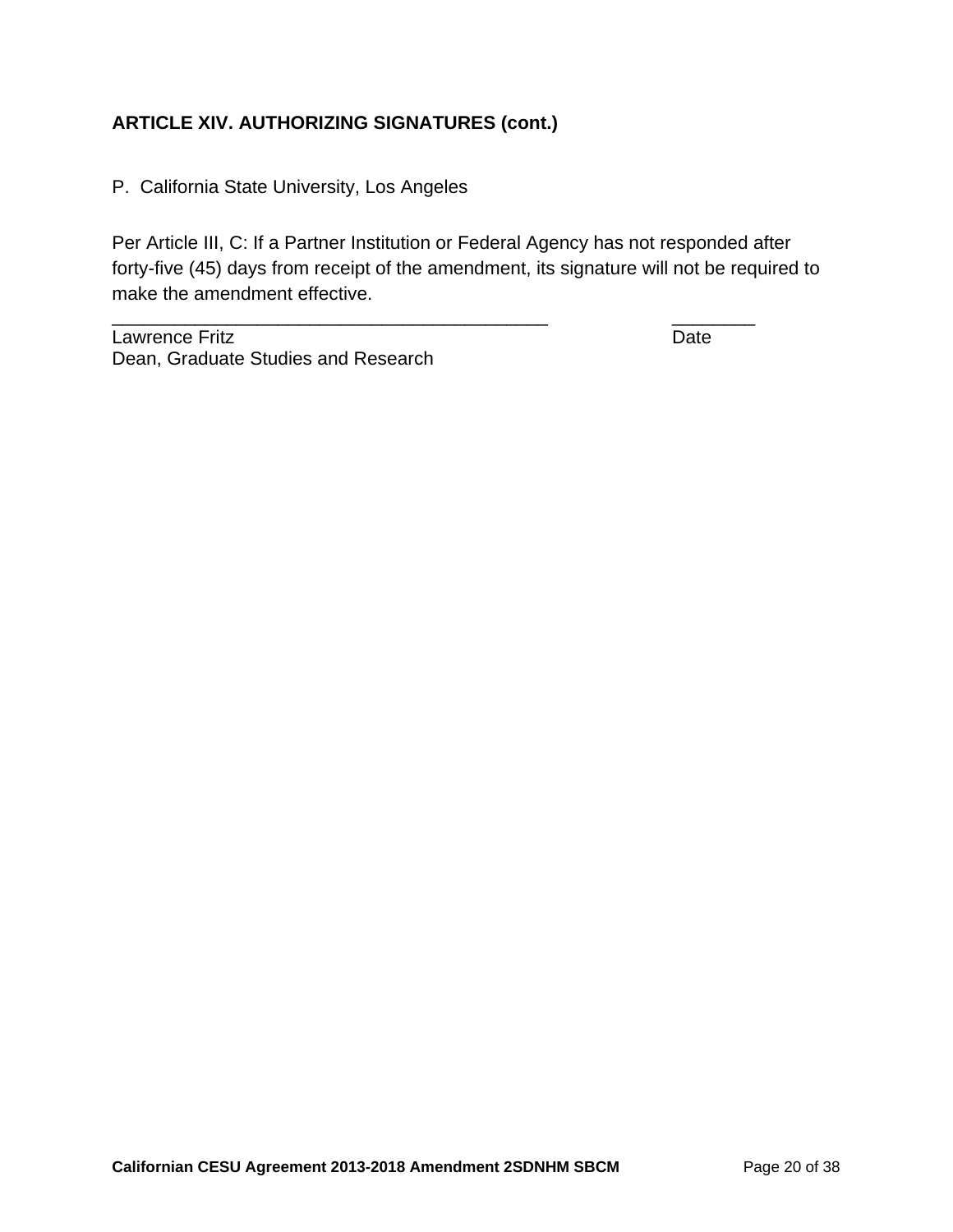Q. Cal Poly Corporation, California Polytechnic State University

Per Article III, C: If a Partner Institution or Federal Agency has not responded after forty-five (45) days from receipt of the amendment, its signature will not be required to make the amendment effective.

\_\_\_\_\_\_\_\_\_\_\_\_\_\_\_\_\_\_\_\_\_\_\_\_\_\_\_\_\_\_\_\_\_\_\_\_\_\_\_\_\_\_ \_\_\_\_\_\_\_\_

Melissa Mullen **Date** Sponsored Programs Manager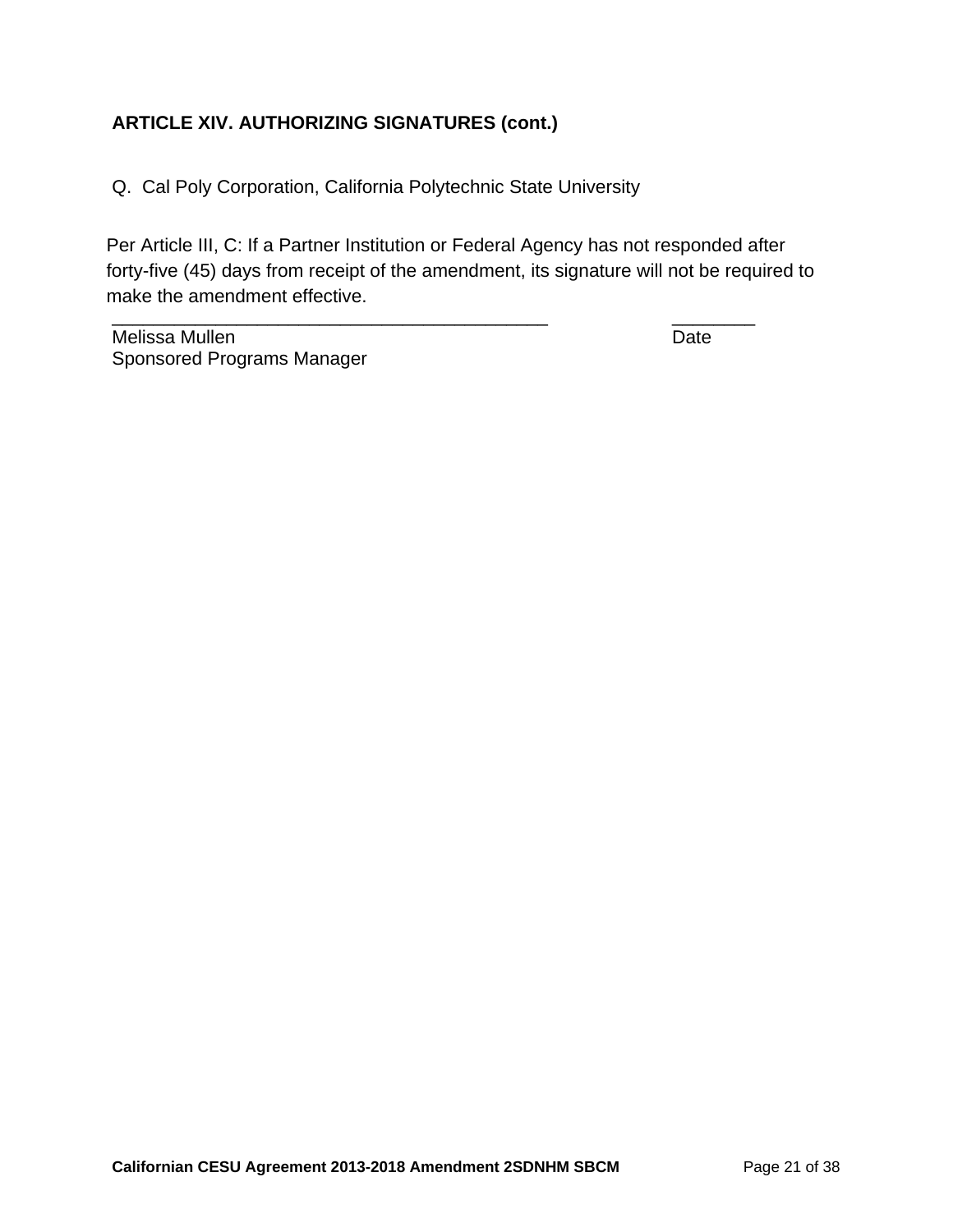R. CSU, Chico Research Foundation, California State University, Chico

 $\alpha$ Torre

E.K. Park Vice Provost for Research

Date

Californian CESU Agreement 2013-2018 Amendment 2SDNHM SBCM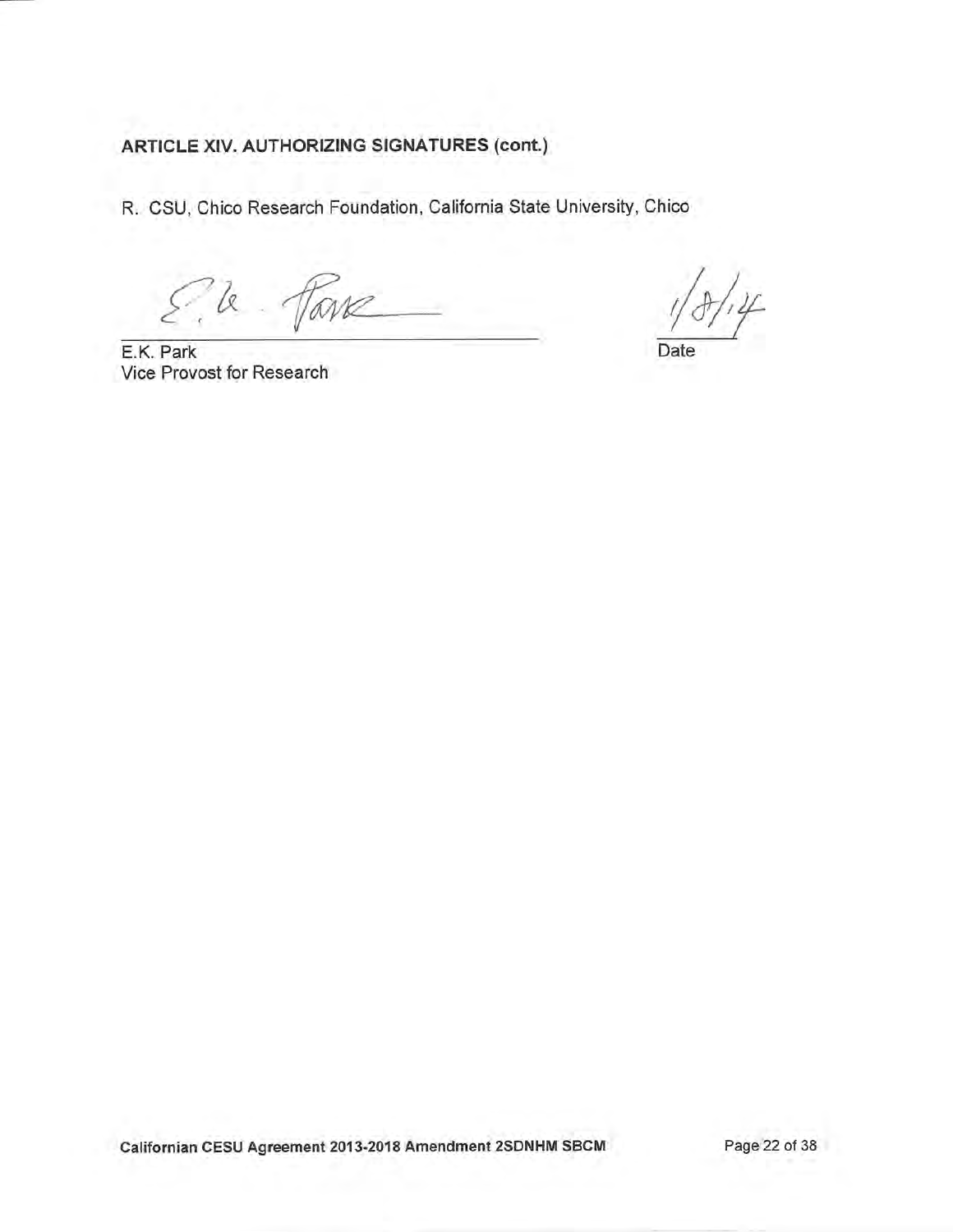S. Humboldt State University

\_\_\_\_\_\_\_\_\_\_\_\_\_\_\_\_\_\_\_\_\_\_\_\_\_\_\_\_\_\_\_\_\_\_\_\_\_\_\_\_\_\_ \_\_\_\_\_\_\_\_ Per Article III, C: If a Partner Institution or Federal Agency has not responded after forty-five (45) days from receipt of the amendment, its signature will not be required to make the amendment effective.

Steve Karp Date Director, Sponsored Programs Foundation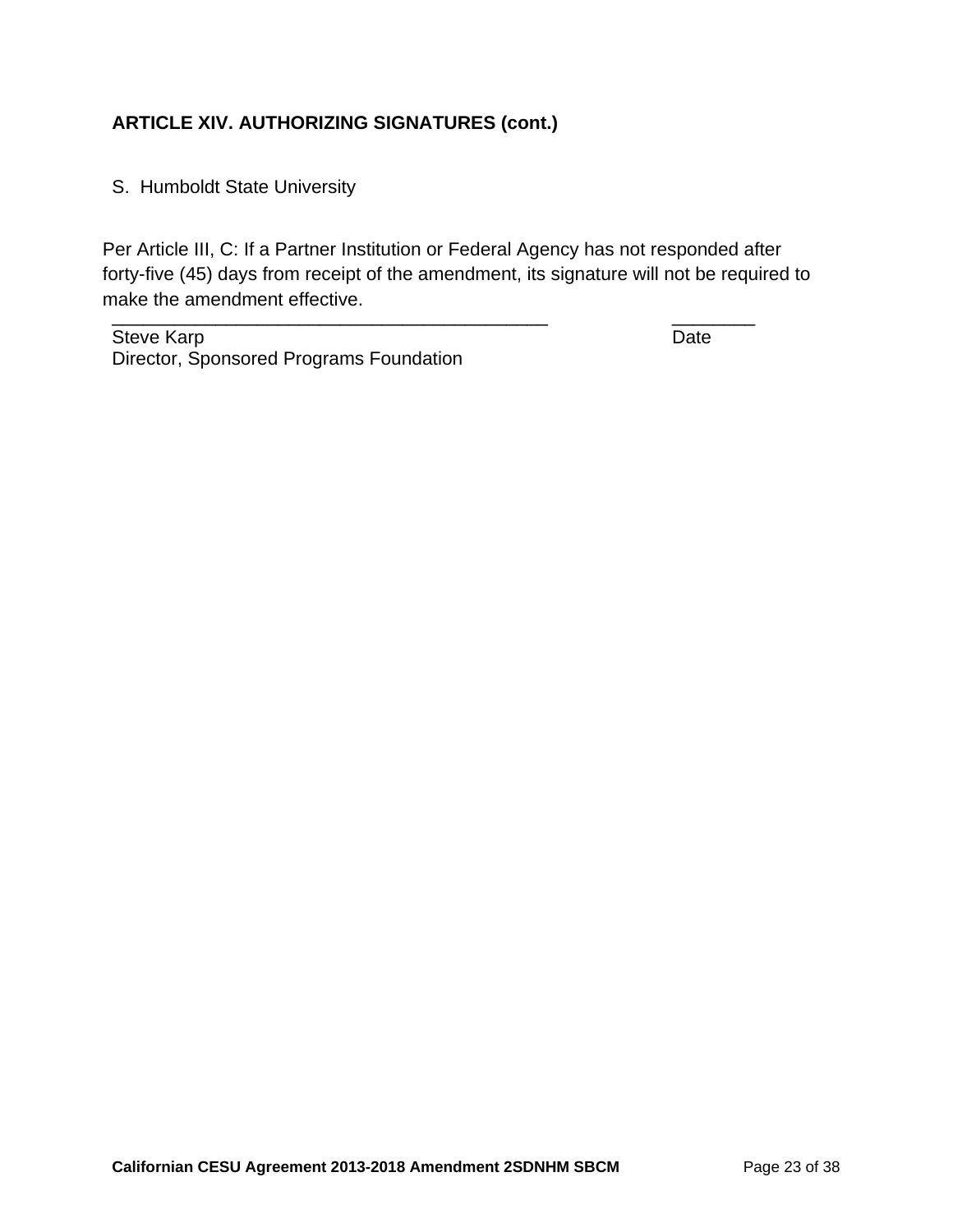T. California State University, Northridge

Scott Pérez Director, Research and Sponsored Projects

 $\sum$ Date

Californian CESU Agreement 2013-2018 Amendment 2SDNHM SBCM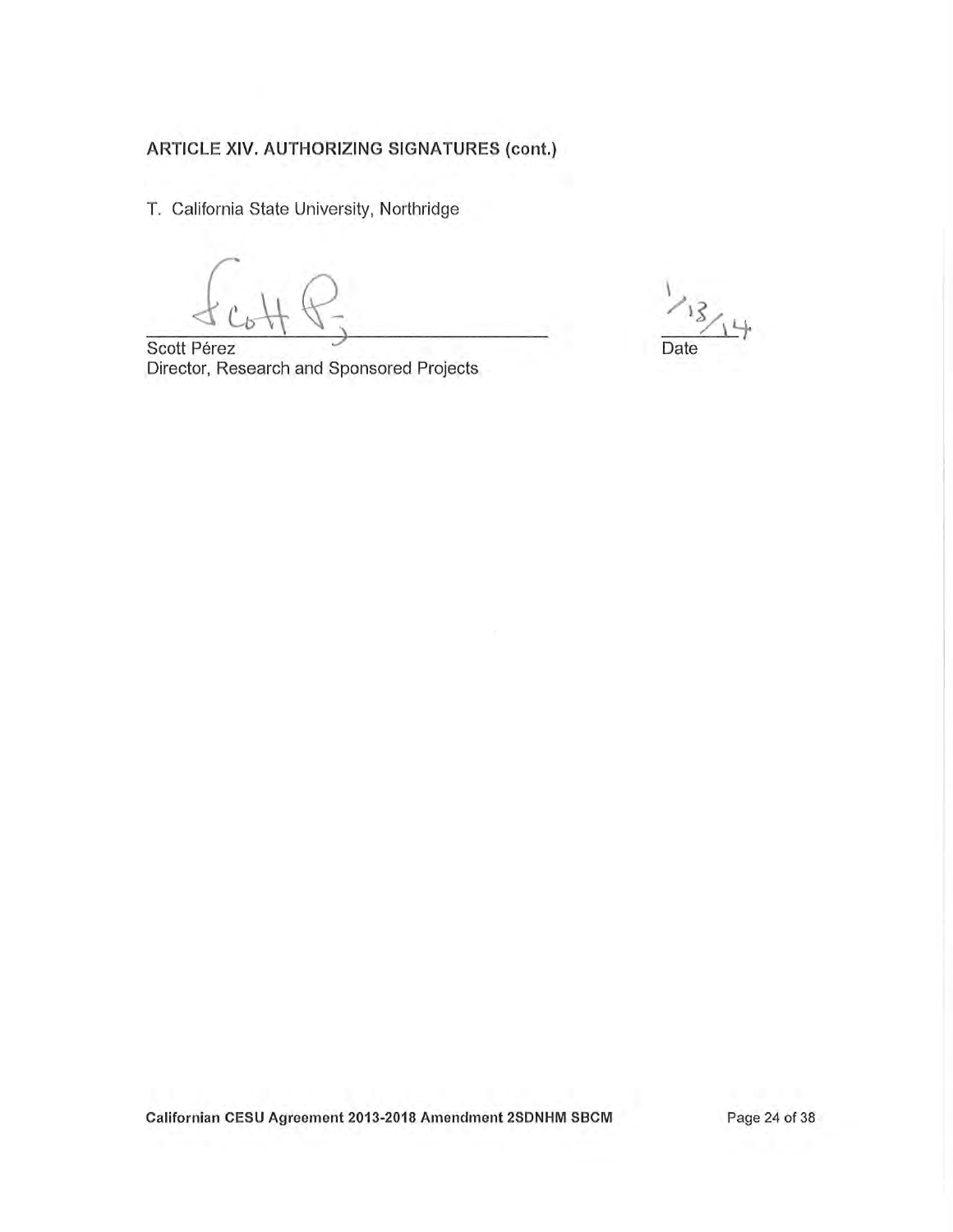U. California State University, Stanislaus

\_\_\_\_\_\_\_\_\_\_\_\_\_\_\_\_\_\_\_\_\_\_\_\_\_\_\_\_\_\_\_\_\_\_\_\_\_\_\_\_\_\_ \_\_\_\_\_\_\_\_ Per Article III, C: If a Partner Institution or Federal Agency has not responded after forty-five (45) days from receipt of the amendment, its signature will not be required to make the amendment effective.

James T. Strong, PhD Date Vice President for Academic Affairs/Provost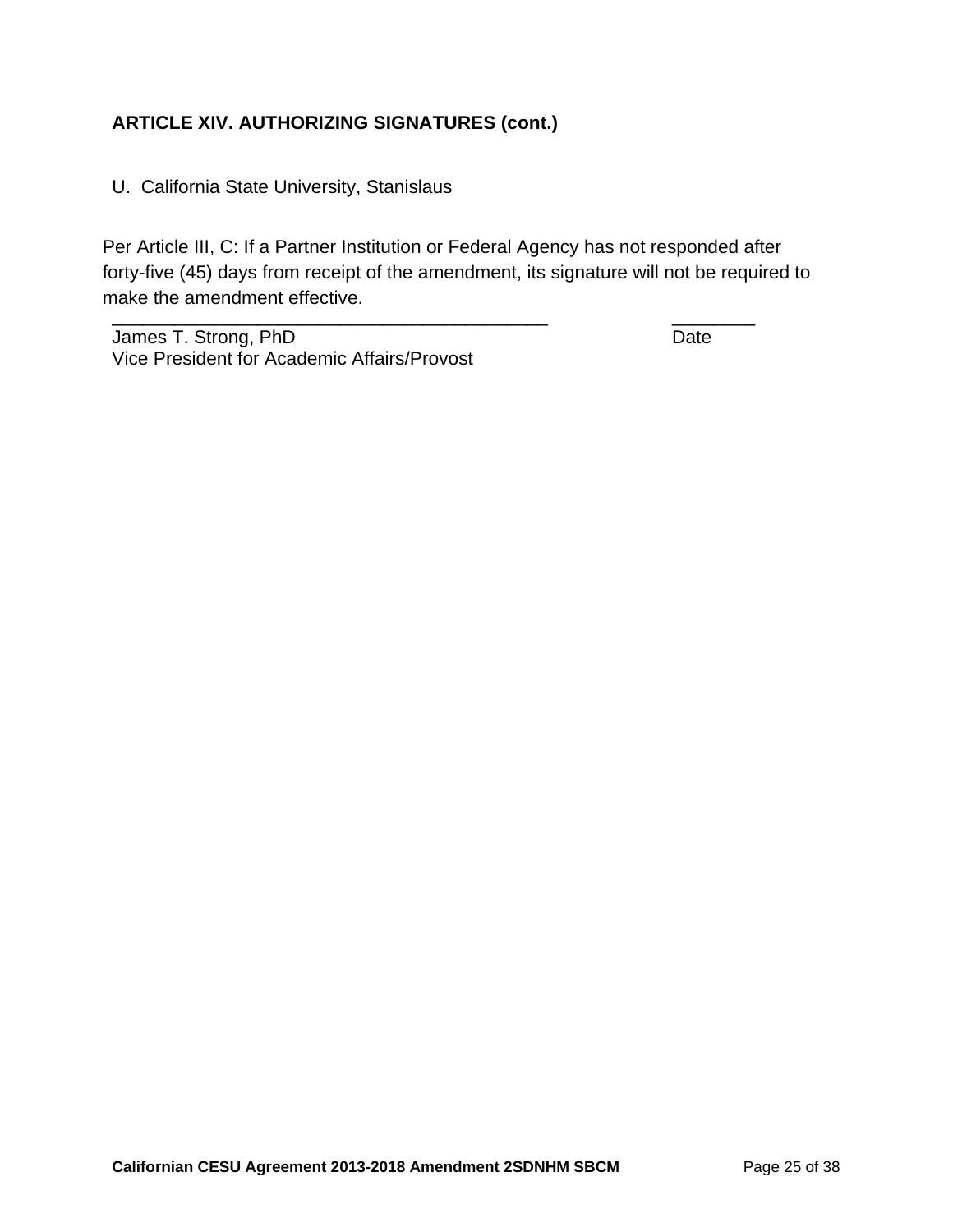V. California Department of Fish and Wildlife

\_\_\_\_\_\_\_\_\_\_\_\_\_\_\_\_\_\_\_\_\_\_\_\_\_\_\_\_\_\_\_\_\_\_\_\_\_\_\_\_\_\_ \_\_\_\_\_\_\_\_ Per Article III, C: If a Partner Institution or Federal Agency has not responded after forty-five (45) days from receipt of the amendment, its signature will not be required to make the amendment effective.

Charlton H. Bonham Date **Director**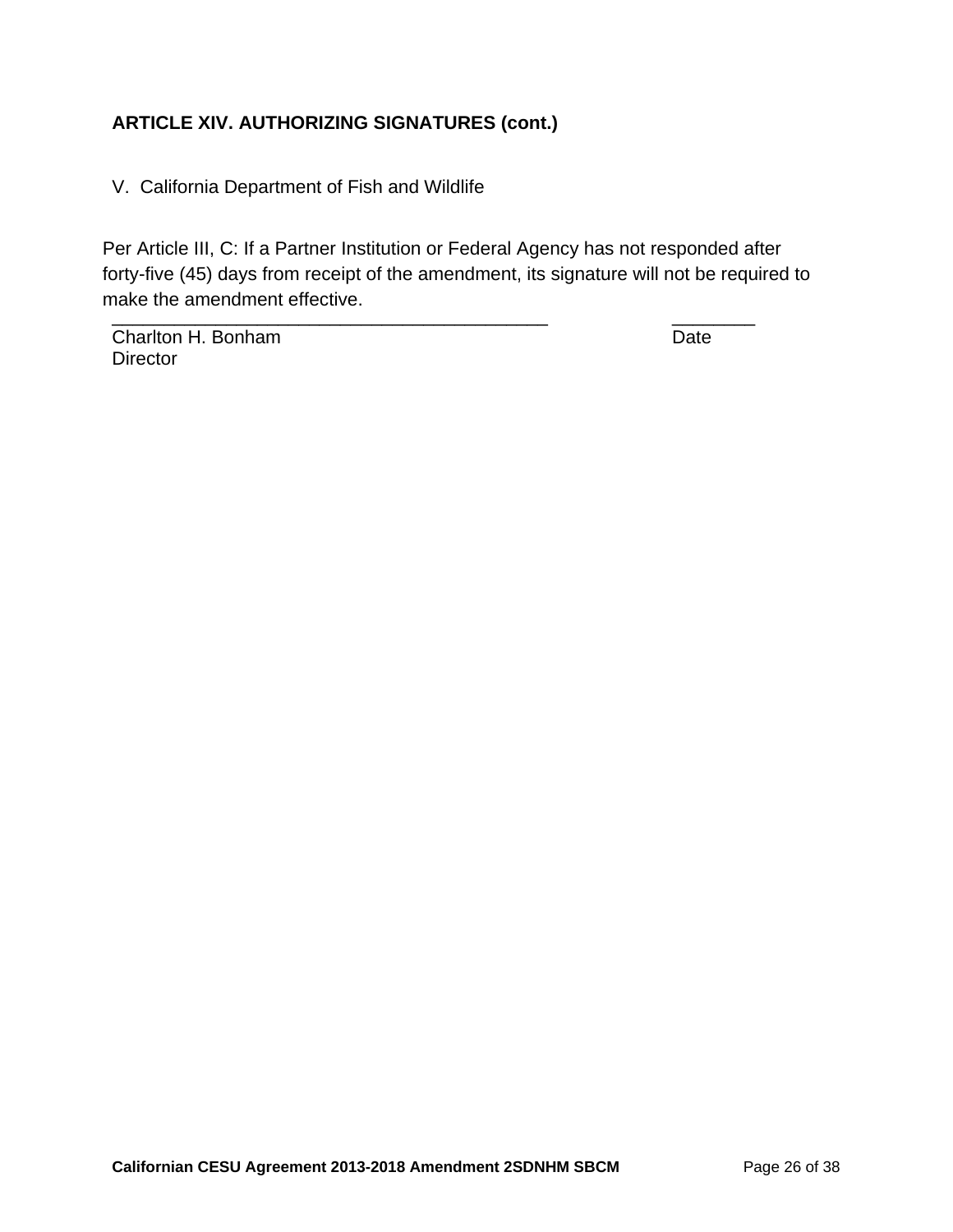W. California State University, Channel lslands

**Y**sabel Trinidad Vice President Finance and Administration

 $1/31/1/$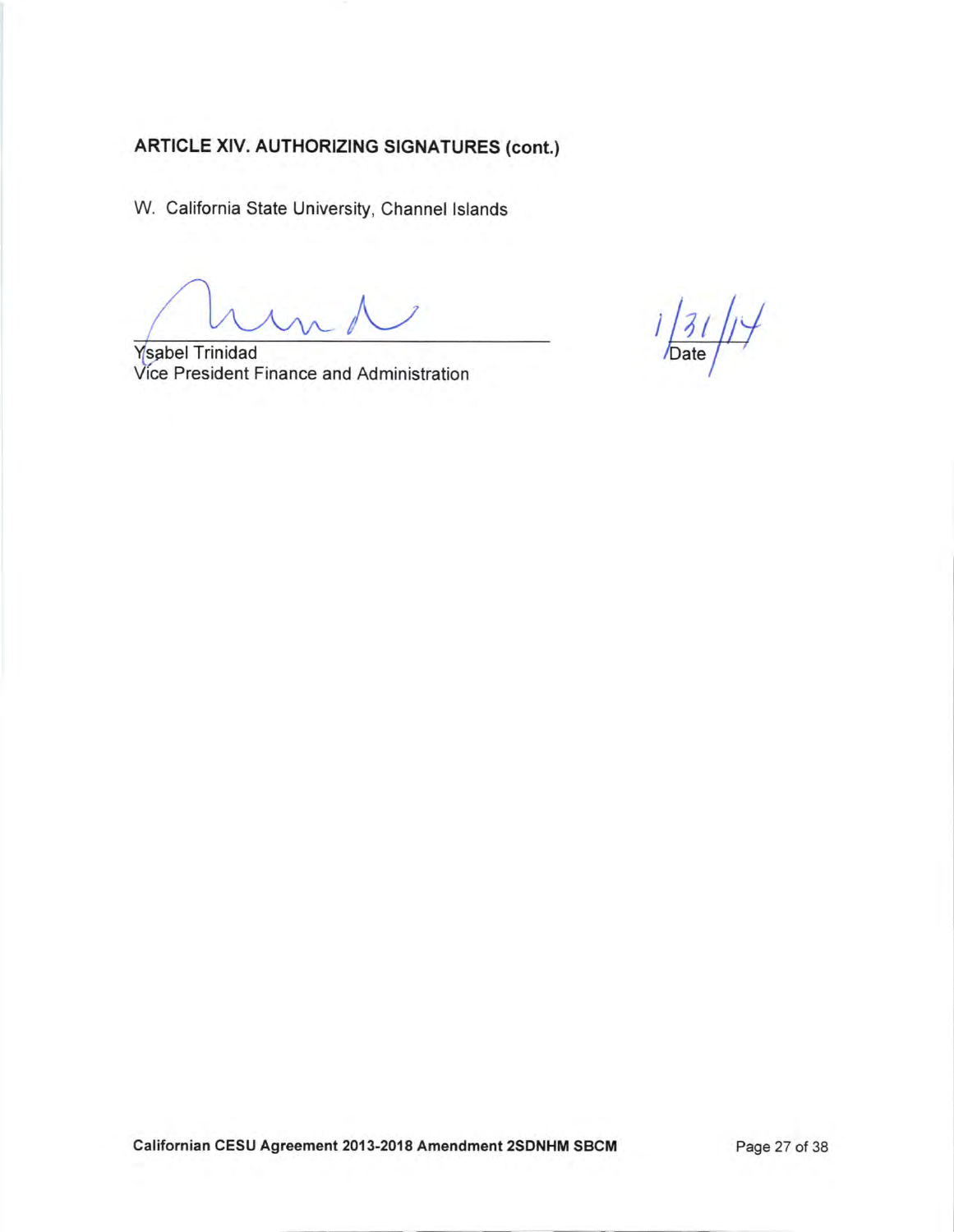X. The Institute for Bird Populations

Rodney Siegel **Executive Director** 

 $-10-13$ Date

Californian CESU Agreement 2013-2018 Amendment 2SDNHM SBCM

Page 28 of 38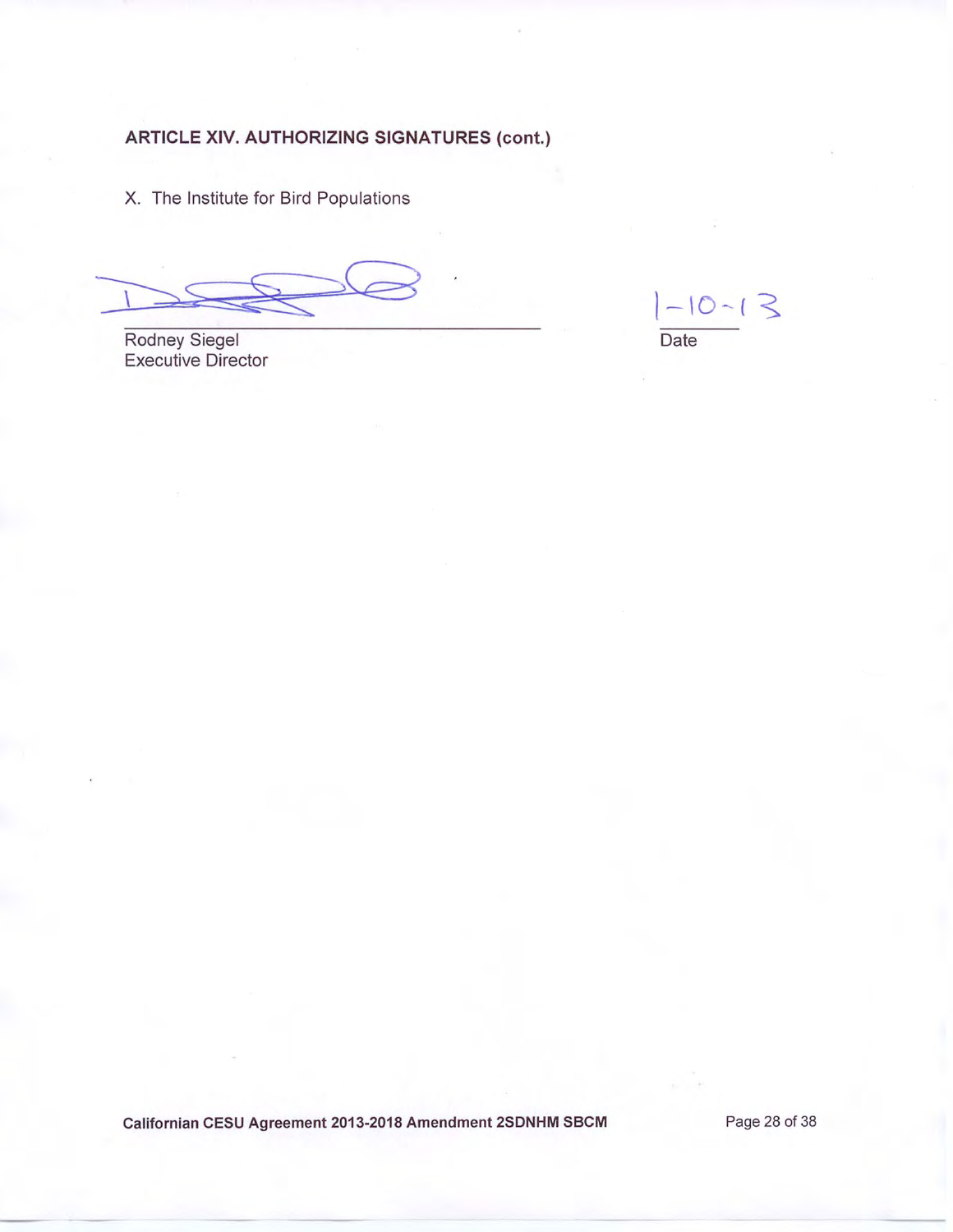Y. San Diego State University Research Foundation

\_\_\_\_\_\_\_\_\_\_\_\_\_\_\_\_\_\_\_\_\_\_\_\_\_\_\_\_\_\_\_\_\_\_\_\_\_\_\_\_\_\_ \_\_\_\_\_\_\_\_ Per Article III, C: If a Partner Institution or Federal Agency has not responded after forty-five (45) days from receipt of the amendment, its signature will not be required to make the amendment effective.

Sandra M. Nordahl, CRA date date date Director, Sponsored Research Contracting and Compliance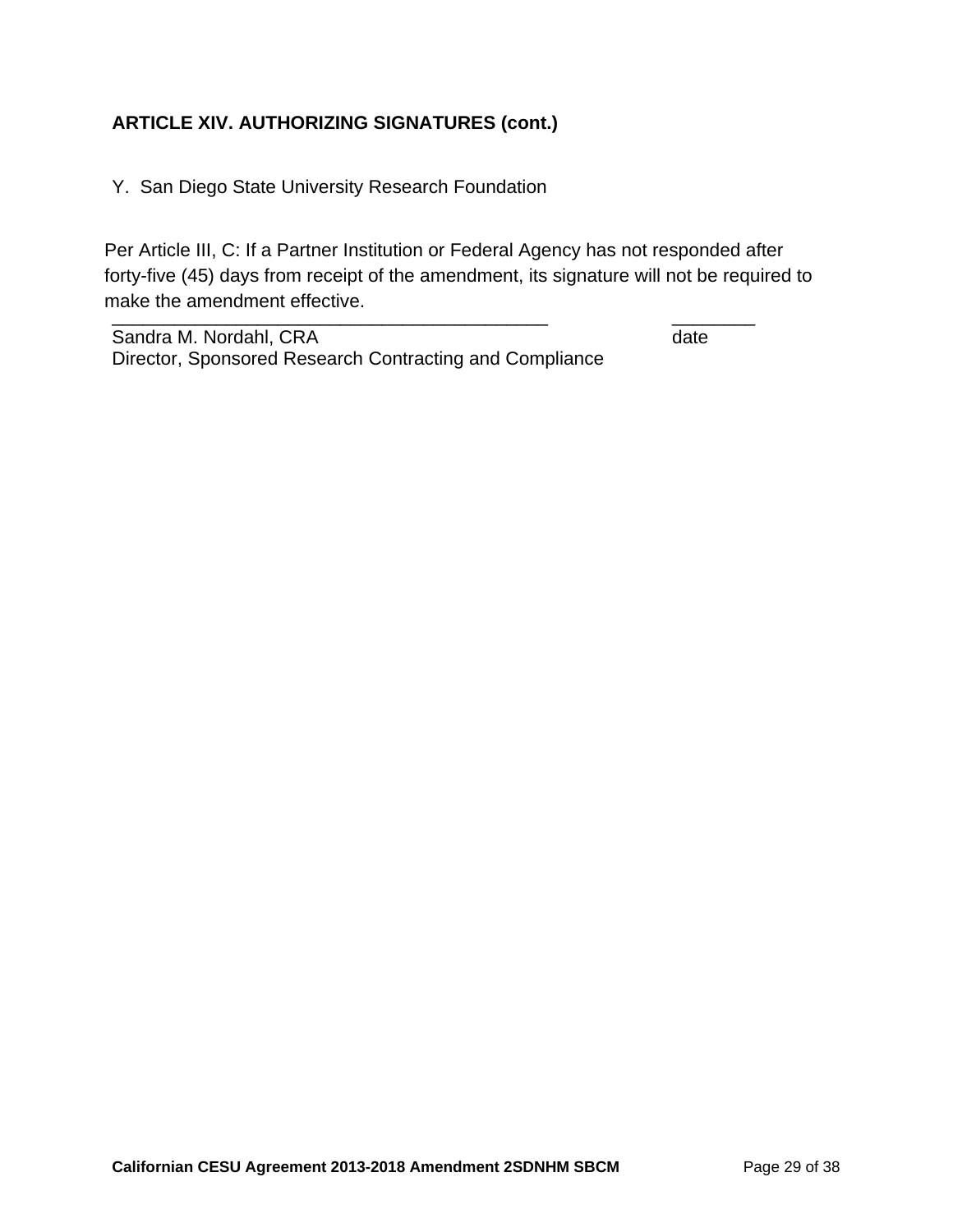Z. Institute for Wildlife Studies

 $22.5$ 

David Garcelon President

 $\frac{1/1 \gamma / 1 \gamma}{\text{Date}}$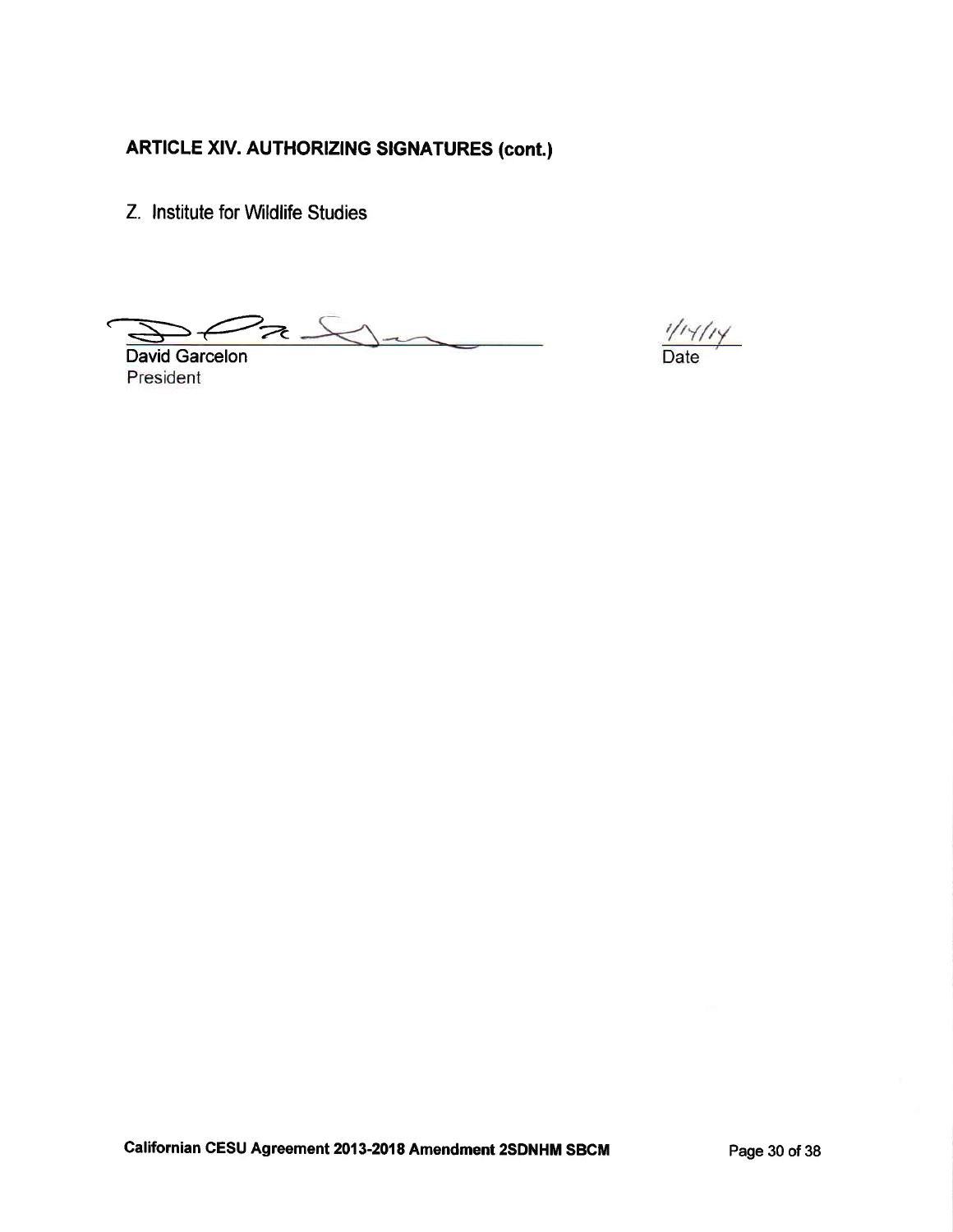AA. Santa Barbara Botanic Garden

\_\_\_\_\_\_\_\_\_\_\_\_\_\_\_\_\_\_\_\_\_\_\_\_\_\_\_\_\_\_\_\_\_\_\_\_\_\_\_\_\_\_ \_\_\_\_\_\_\_\_ Per Article III, C: If a Partner Institution or Federal Agency has not responded after forty-five (45) days from receipt of the amendment, its signature will not be required to make the amendment effective.

Steve Windhager, Ph.D. Date Executive Director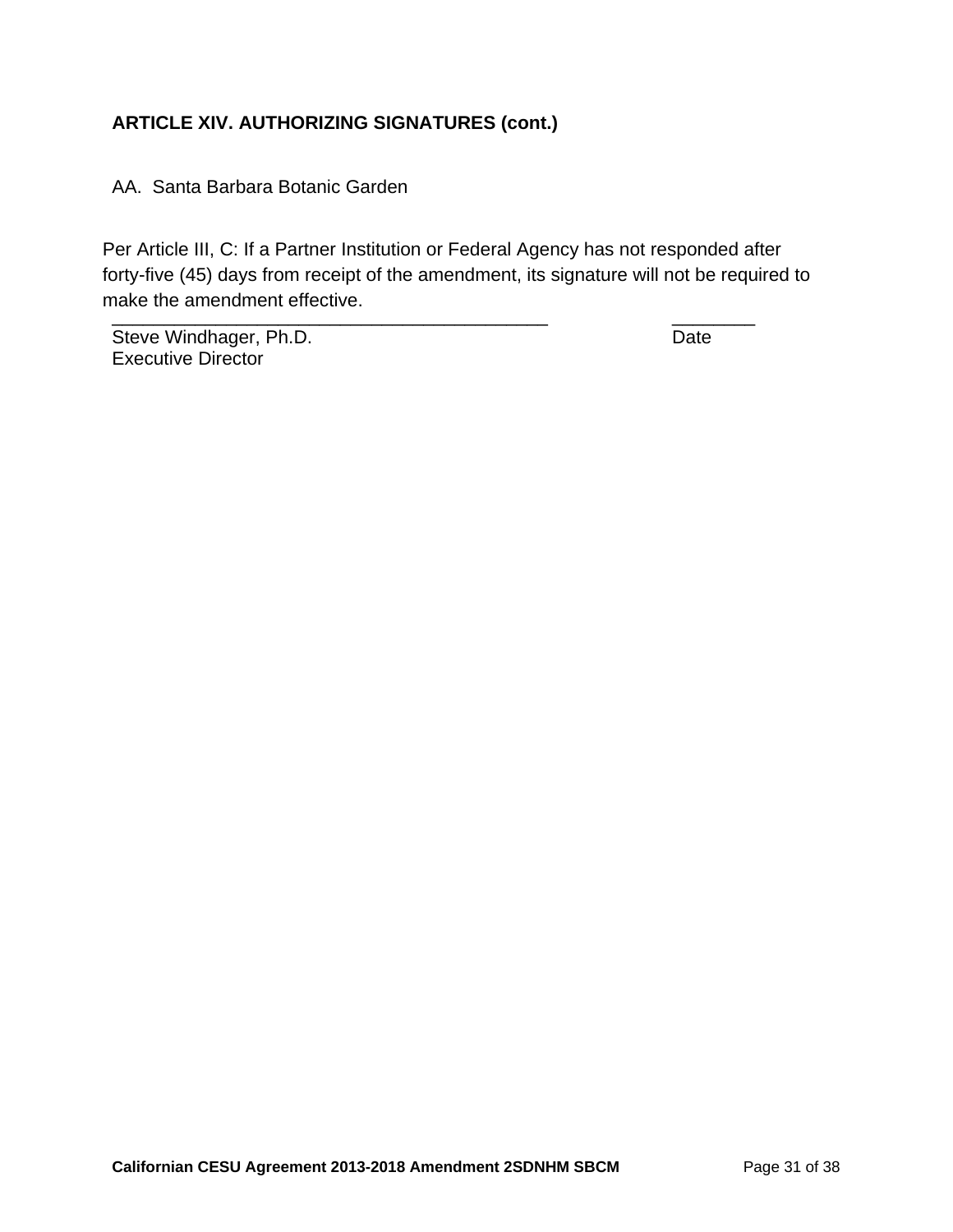BB. California Invasive Plant Council

Dong Johnson

Jan. 29, 2014

\_\_\_\_\_\_\_\_\_\_\_\_\_\_\_\_\_\_\_\_\_\_\_\_\_\_\_\_\_\_\_\_\_\_\_\_\_\_\_\_\_\_ \_\_\_\_\_\_\_\_ Doug Johnson Date Executive Director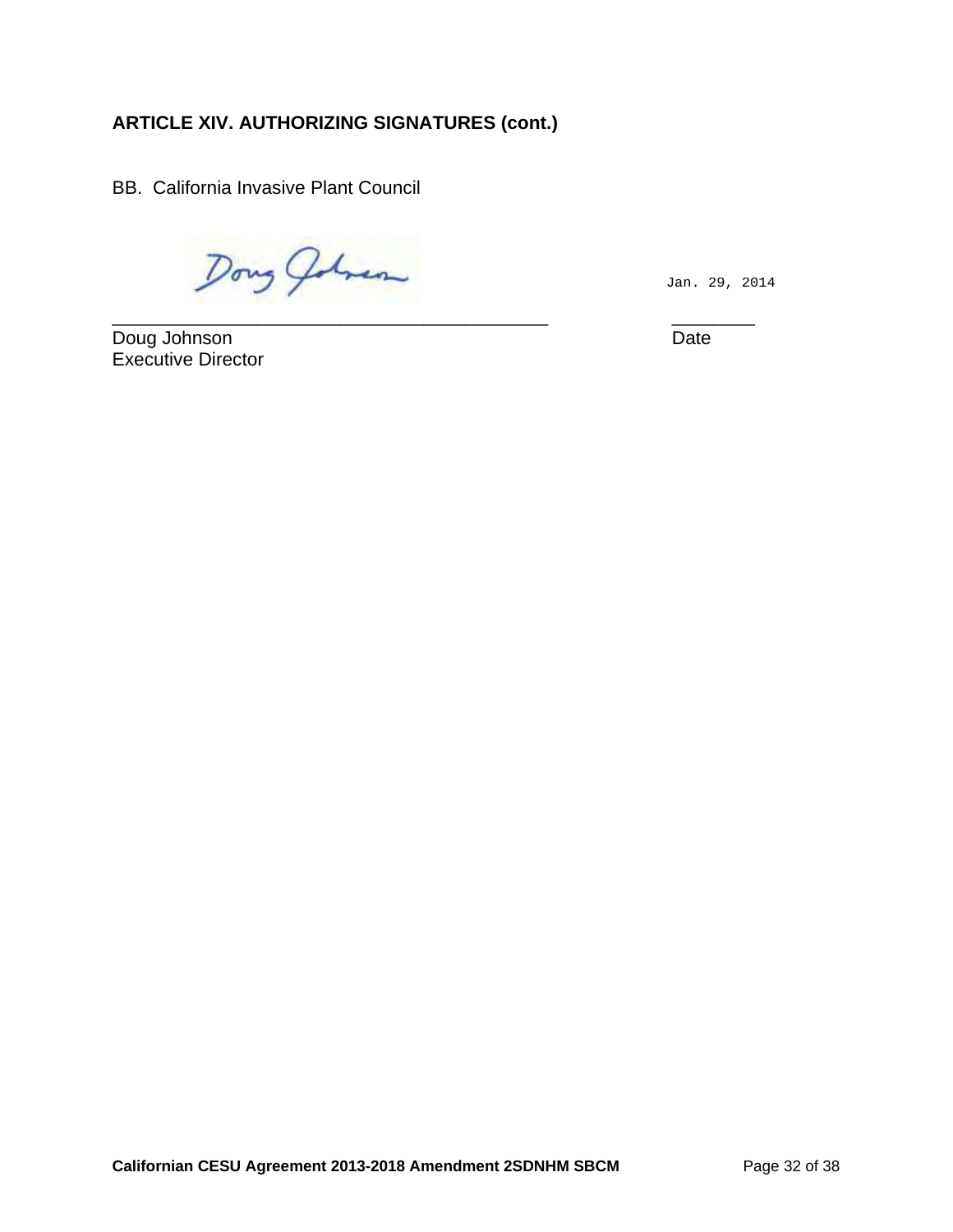CC. University Corporation at Monterey Bay (California State University, Monterey Bay)

Per Article III, C: If a Partner Institution or Federal Agency has not responded after forty-five (45) days from receipt of the amendment, its signature will not be required to make the amendment effective.

\_\_\_\_\_\_\_\_\_\_\_\_\_\_\_\_\_\_\_\_\_\_\_\_\_\_\_\_\_\_\_\_\_\_\_\_\_\_\_\_\_\_ \_\_\_\_\_\_\_\_

Cynthia E. Lopez Date Director of Sponsored Programs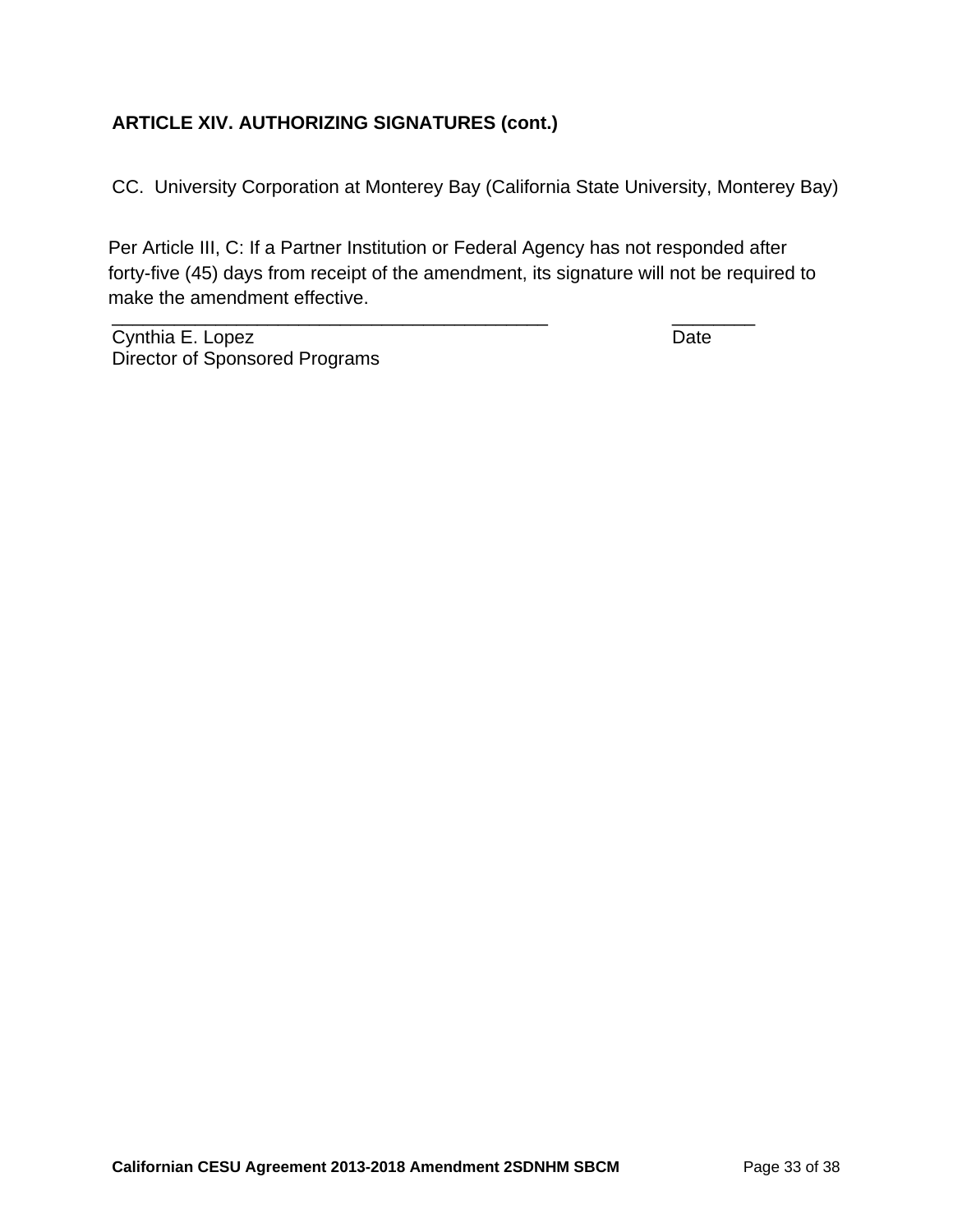DD. Occidental College

Jorge G. Gonzalez Dean and Vice President of Academic Affairs

 $\overline{y}$ Date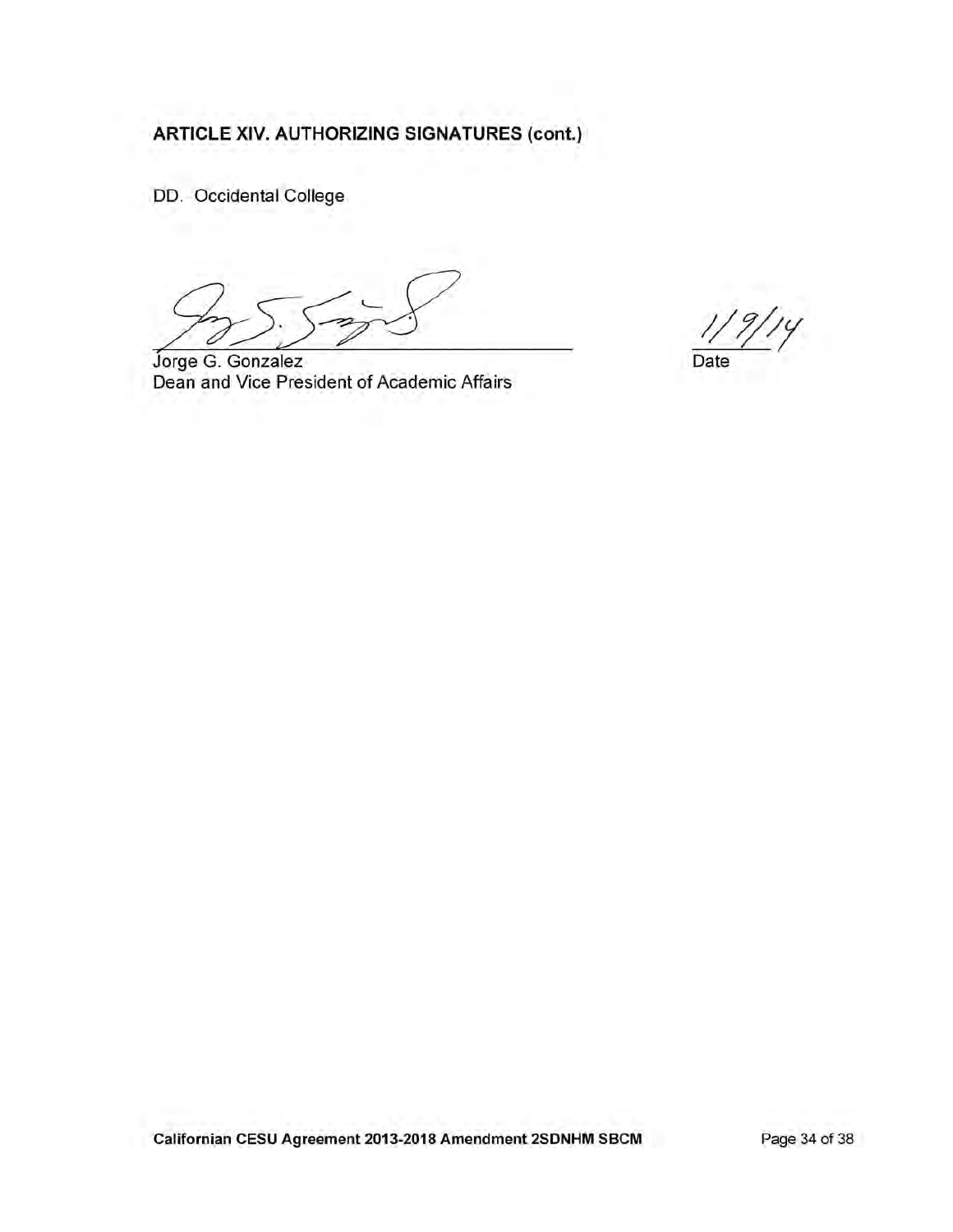EE. Zoological Society of San Diego d/b/a San Diego Zoo Global

Douglas G. Myers 7 Particular Contract Date

President/CEO

**ZSSD EGAL REVIEW** Ai S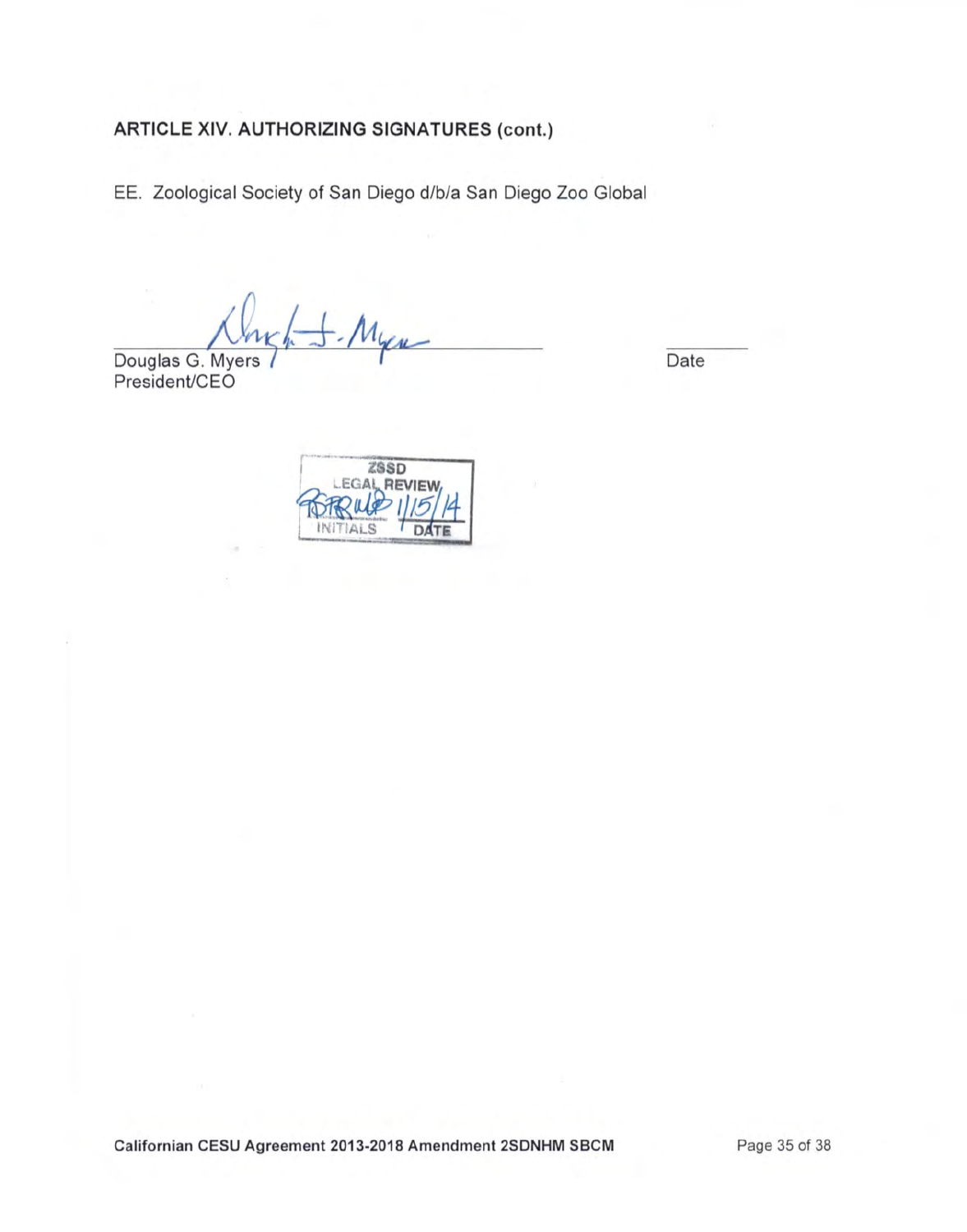FF. California State University, Sacramento (Sacramento State)

15 Jan 204

David Earwicker Assistant Vice President, Office of Research Administration

Californian CESU Agreement 2013-2018 Amendment 2SDNHM SBCM

Page 36 of 38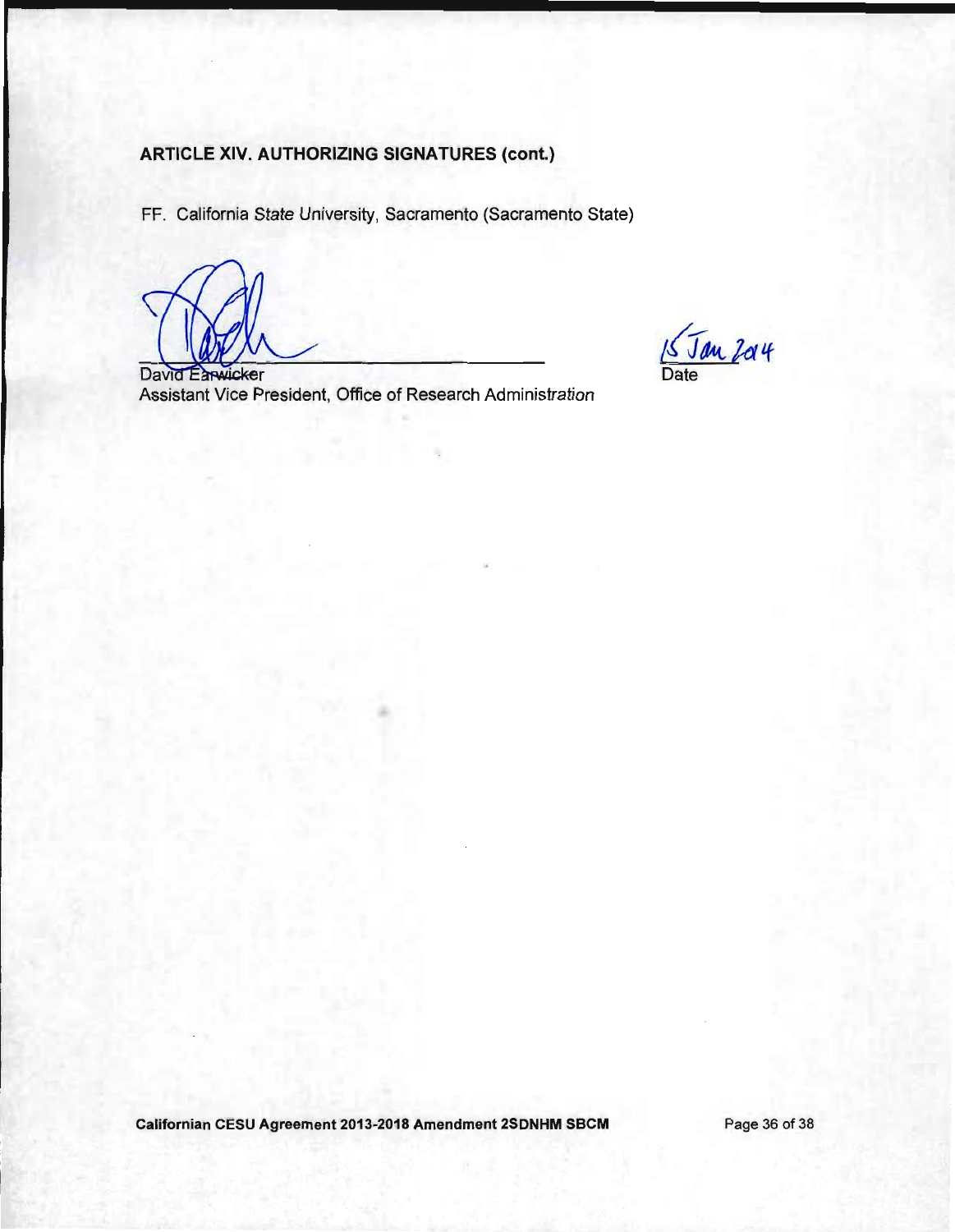GG. San Bernardino County Museum

Robert L. McKernon

Robert L. McKernan **Museum Director** 

30 December 2013

 $\sim$ 

Date